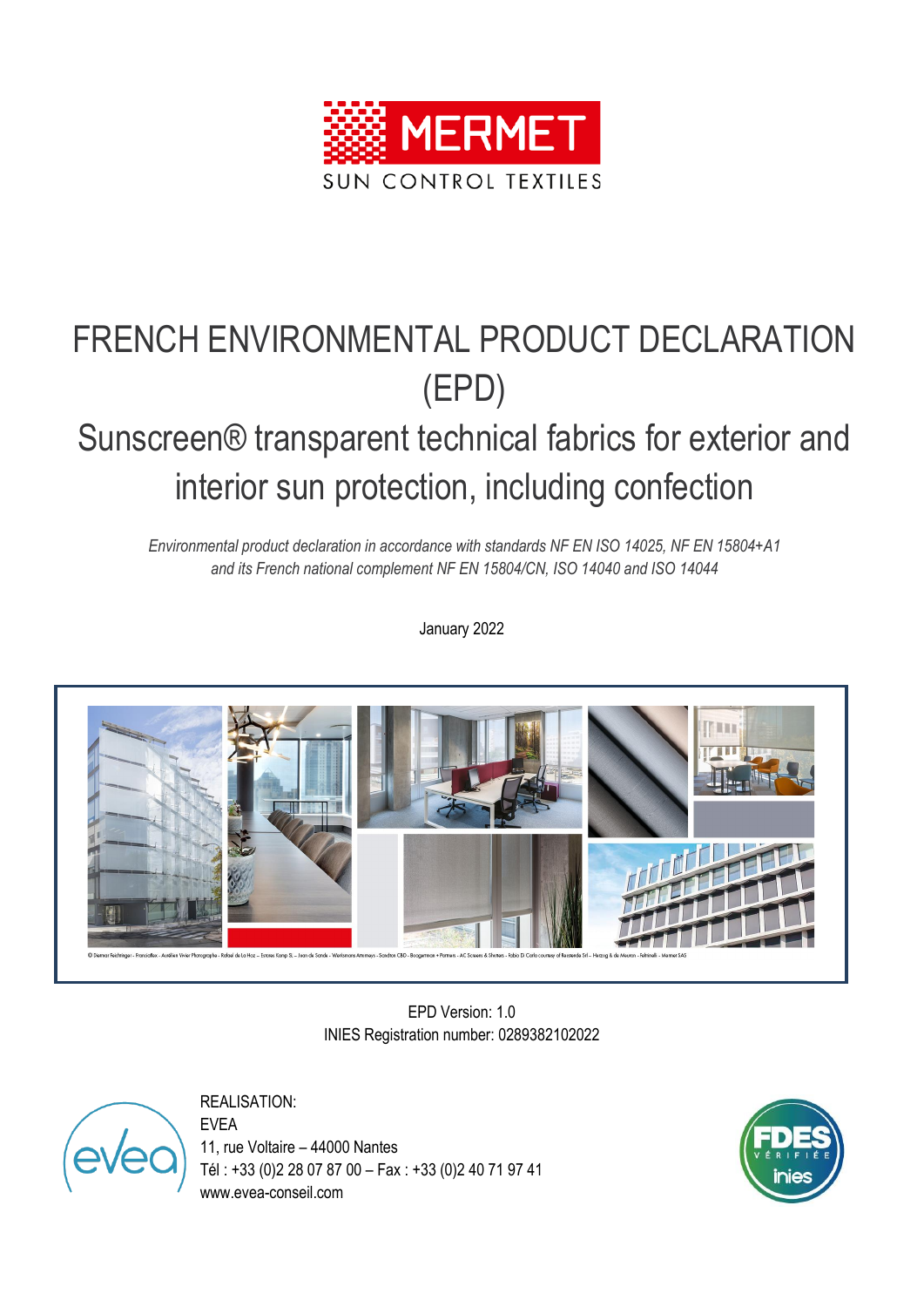## **Attention**

The information contained in this declaration is provided under the responsibility of Mermet owner of this EPD) according to the NF EN 15804+A1 and the French national complement NF EN 15804/CN.

Any exploitation, total or partial, of the information provided in this document should at least be accompanied by a reference to the complete original EPD as well as to the owner of the declaration who can provide a copy of the full EPD.

It is reminded that the results of this study are based purely on facts, scenarios and hypotheses which have been provided for this study. If any of these facts, scenarios or hypotheses should change, the results of this study are also liable to change.

Additionally, the results of this study should be considered in their entirety, with the appropriate hypotheses, and not taken individually.

The norm EN 15804+A1 of the CEN serves as the Product Category Rules (PCR) for this study.

# **Reading Guide**

The inventory data respects the requirements of the norm EN 15804+A1. In the following tables, 2.53E-06 should be read as 2.53x10 -6 (scientific notation).

The units used are specified for each flow, and are as follows:

- kilogram « kg »,
- cubic metre «  $m<sup>3</sup>$  ».
- kilowatt-hour « kWh »,
- mega joule « MJ »
- square metre « m<sup>2</sup> ».

Abbreviations:

- LCA: Life Cycle Analysis
- RSL: Reference Service Life
- CF: Characterization Factor
- DU: Declared Unit
- LHV: Lower Heating Value

### **Precautions for the use of EPDs as a method of comparing products**

EPDs for construction products created in conformance with the norm EN 15804+A1 should only be compared with EPDs likewise created in conformance with the same norm.

The norm EN 15804+A1 specifies in chapter 5.3, "Comparability of EPD for construction products", the conditions under which construction products may be compared, based on information provided in the EPD:

*"In principle the comparison of products on the basis of their EPD is defined by the contribution they make to the environmental performance of the building. Consequently, comparison of the environmental performance of construction products using the EPD information shall be based on the product's use in and its impacts on the building, and shall consider the complete life cycle (all information modules)."*



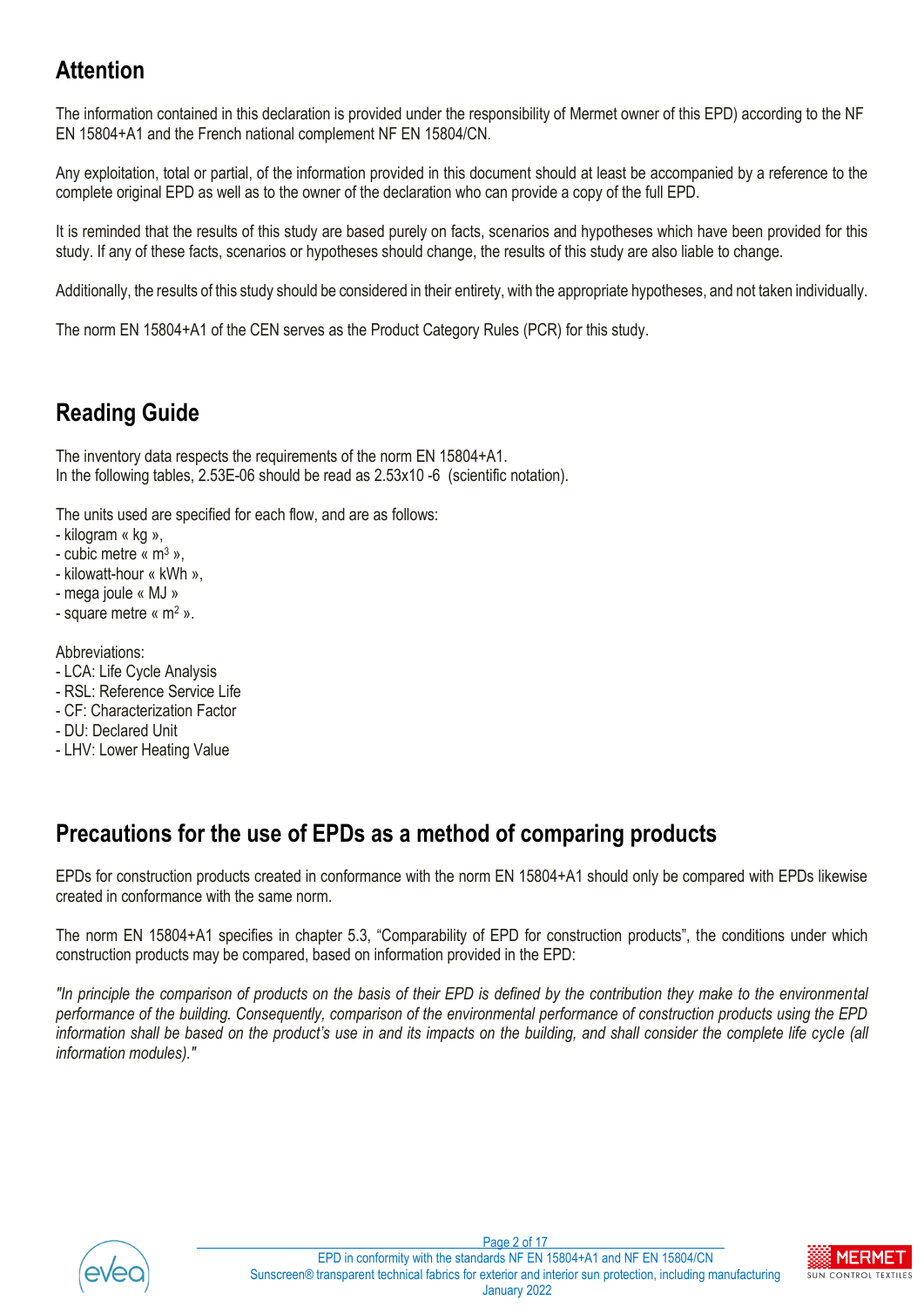# **SUMMARY**

| $\mathbf{1}$   |                                                                                                                            |  |  |  |  |  |  |  |  |
|----------------|----------------------------------------------------------------------------------------------------------------------------|--|--|--|--|--|--|--|--|
| $\overline{2}$ |                                                                                                                            |  |  |  |  |  |  |  |  |
| 3              |                                                                                                                            |  |  |  |  |  |  |  |  |
| 4              |                                                                                                                            |  |  |  |  |  |  |  |  |
|                | 4.1                                                                                                                        |  |  |  |  |  |  |  |  |
|                | 4.2                                                                                                                        |  |  |  |  |  |  |  |  |
|                | 4.3                                                                                                                        |  |  |  |  |  |  |  |  |
|                | 4.4                                                                                                                        |  |  |  |  |  |  |  |  |
|                | 4.5                                                                                                                        |  |  |  |  |  |  |  |  |
| 5              |                                                                                                                            |  |  |  |  |  |  |  |  |
| 6              |                                                                                                                            |  |  |  |  |  |  |  |  |
| $\overline{7}$ | Additional Information on the release of hazardous substances into indoor air, soil and water during the period of use  15 |  |  |  |  |  |  |  |  |
| 8              |                                                                                                                            |  |  |  |  |  |  |  |  |



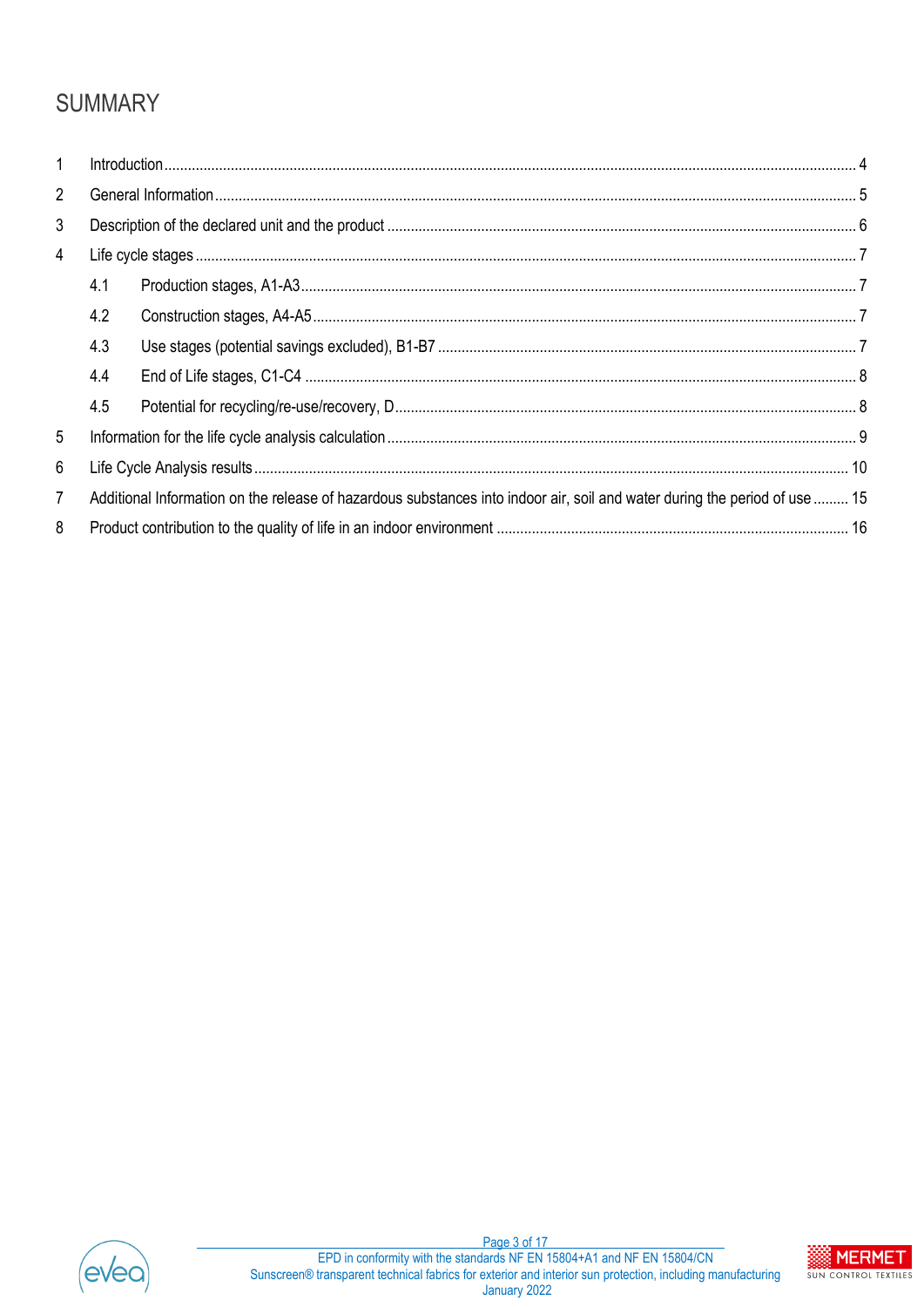### <span id="page-3-0"></span>**1 INTRODUCTION**

#### **The format used to present this environmental product declaration is based on the French national complement NF EN 15804/CN and the INIES program.**

An accompanying report for this declaration has been produced and is available for consultation, under confidentiality clauses, at the MERMET SAS headquarters.

The information contained in this document has been provided under the responsibility of MERMET SAS.

Contact: Eric BŒGLIN

Contact details: E.BOEGLIN@sunscreen-mermet.com



Page 4 of 17 EPD in conformity with the standards NF EN 15804+A1 and NF EN 15804/CN Sunscreen® transparent technical fabrics for exterior and interior sun protection, including manufacturing January 2022

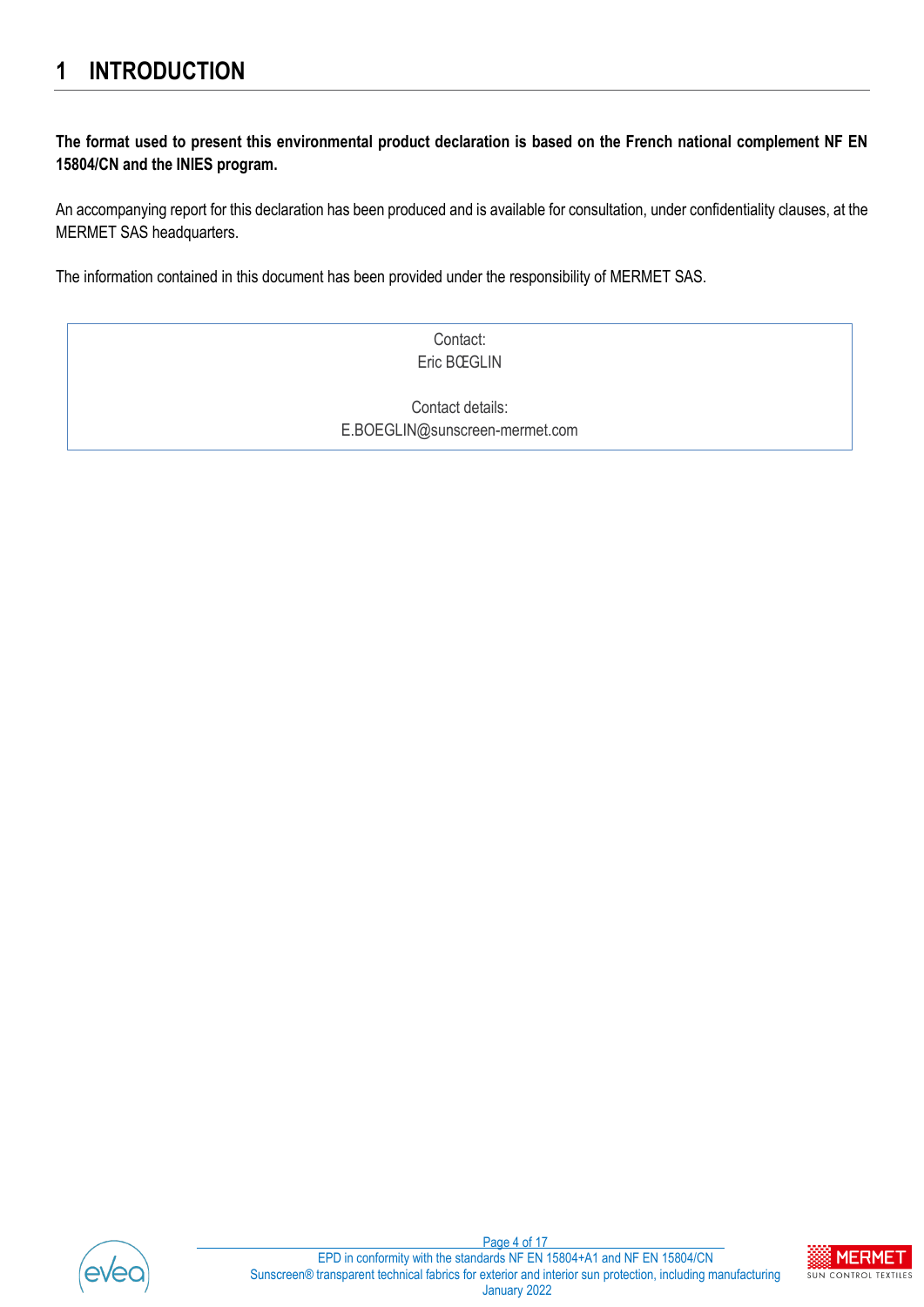# <span id="page-4-0"></span>**2 GENERAL INFORMATION**

- 1. Manufacturer name and address: MERMET SAS 58, Chemin du Mont Maurin 38630 LES AVENIERES VEYRINS-THUELLIN FRANCE
- 2. Manufacturing site for which the EPD is representative: MERMET SAS LES AVENIERES VEYRINS-THUELLIN
- 3. Type of EPD: " from cradle to gate, with options "
- 4. Type of EPD: Individual
- 5. Publication date: January 2022
- 6. Valid until: January 2027
- 7. Commercial reference/product ID:
	- The commercial references covered by this EPD are listed below:
		- SCREEN VISION: SV 1%, SV 3%, SV 5%, SV 10%
		- SCREEN DESIGN: M-SCREEN 8501, M-SCREEN 8503, M-SCREEN 8505
		- SCREEN THERMIC: S2 1%, S2 3%, S2 5%
		- EXTERNAL SCREEN CLASSIC: SATINE 5500, SATINE 5501, NATTE 4503, ULTRAVISION
		- ACOUSTICS: ACOUSTIS® 50
- 8. Verification :



- *clients (see EN ISO 14025:2010, 9.4).*
- 9. Production site: The products covered by this French EPD are produced in France, on the Veyrins-Thuellin site (Isère). This French EPD takes into account the manufacturing of the fabrics all over Europe.
- 10. Distribution channel: BtoB



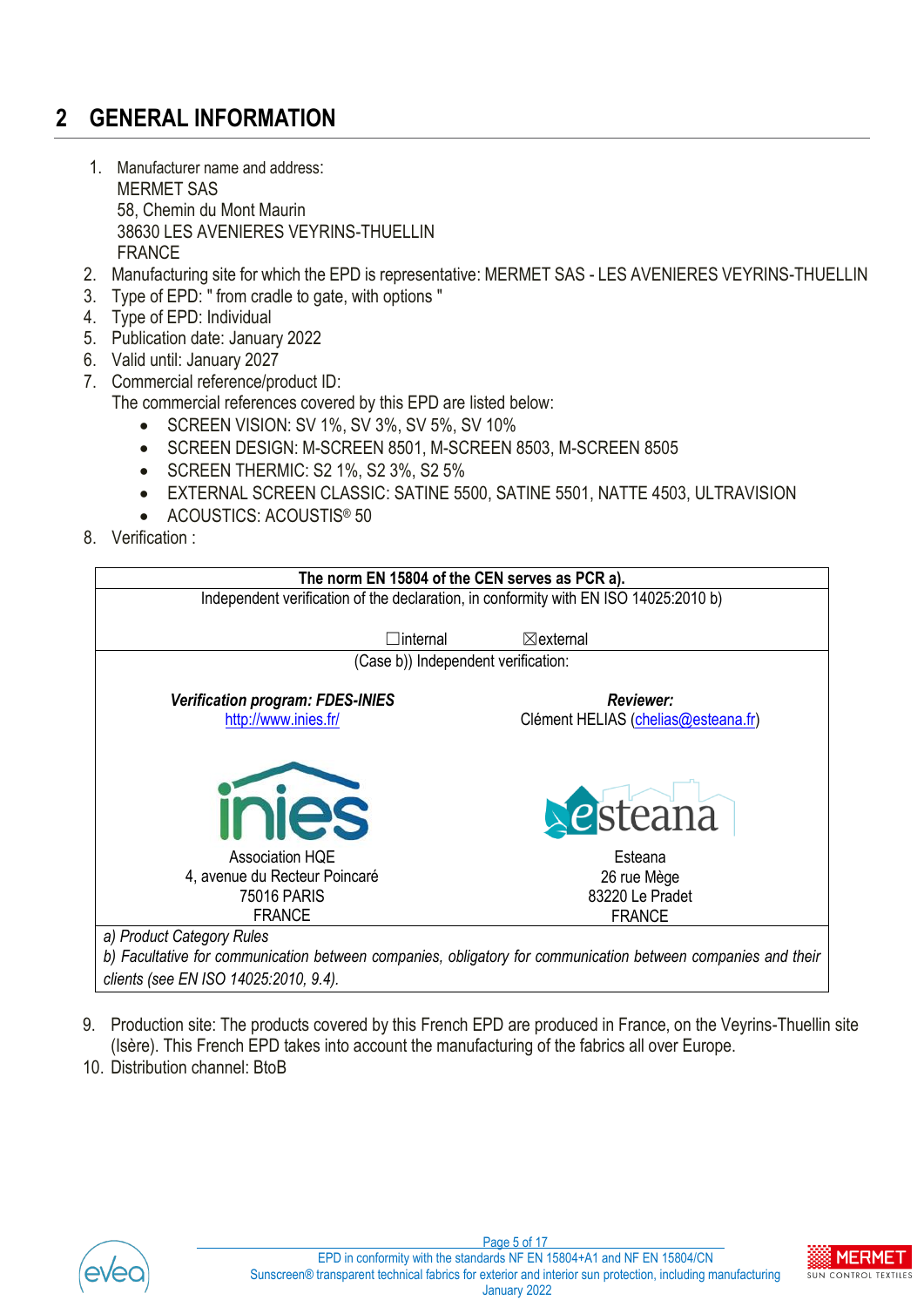### <span id="page-5-0"></span>**3 DESCRIPTION OF THE DECLARED UNIT AND THE PRODUCT**

#### 11. Description of the declared unit:

« 1 m² of semi-finished technical fabric for solar protection, for indoor or outdoor use, including confection, based on a Reference Service Life of 15 years »

- 12. Product description: MERMET SAS technical fabrics for solar protection are used in solar protection finished products, such as blinds (roll-up, ZIP, roman shades, Projection shades for example).
- 13. Description of the product use (area of application): The products are used as indoor or outdoor solar protection.
- 14. Main performance of the functional unit: Not concerned.
- 15. Other technical characteristics not included in the functional unit: Not concerned. For further information, the technical characteristics (mechanical resistance and others) of the products are available in the product data sheets from the manufacturer's website: <https://www.sunscreen-mermet.fr/>
- 16. Description of the principal components and materials of the product:

| <b>Parameter</b>                           | <b>Unit</b>       | <b>Value</b>                                                                                                                   |
|--------------------------------------------|-------------------|--------------------------------------------------------------------------------------------------------------------------------|
| Product quantity                           | kg/m <sup>2</sup> | 4,96E-01                                                                                                                       |
| Main components                            | kg/m <sup>2</sup> | Glass fibre: in majority<br>Binder: in majority<br>Flame retardant: in minority<br>Pigment: in minority<br>Others: in minority |
| Complementary products quantity            | kg/m <sup>2</sup> | ۰                                                                                                                              |
| Distribution packaging                     | kg/m <sup>2</sup> | Cardboard box: 2,19E-02<br>Cardboard roll: 5,81E-02<br>PE Film: 3,72E-03<br>Pallet: 3,96E-02                                   |
| Installation waste rate                    | $\%$              | Not concerned                                                                                                                  |
| Maintenance waste rate                     | $\frac{0}{0}$     | $0\%$                                                                                                                          |
| Justification for the information provided | ٠                 | All information is provided by MERMET SAS.                                                                                     |

17. Specify if the product contains substances featured on the Candidate List from the REACH regulations (if greater than 0.1% by mass of the total product):

The product does not contain substances featured on the Candidate List from the REACH regulations greater than 0.1% by mass of the total product.

18. Description of the Reference Service Life (if applicable and in conformance with §7.2.2 of the NF EN 15804+A1)

| <b>Parameter</b>                                       | <b>Unit</b> | <b>Valeur</b>                                                                                                                                |
|--------------------------------------------------------|-------------|----------------------------------------------------------------------------------------------------------------------------------------------|
| Reference Service Life                                 | Years       | 15<br>Products that are declared in this document have a<br>Reference Service Life of at least 20 years for indoor<br>applications.          |
| Declared properties of the product at the factory gate | ٠           | In compliance with the quality control conducted by<br>MERMET SAS when the product comes out of the<br>factory.                              |
| Theoretical application parameters                     |             | $\overline{\phantom{a}}$                                                                                                                     |
| Assumed quality of work                                |             | The products must be applied in accordance with<br>MERMET SAS recommendations for the finished product<br>manufacturing or the installation. |
| <b>Exterior environment</b>                            | ٠           | The products must be used in environments in                                                                                                 |
| Interior environment                                   | ٠           | accordance with MERMET SAS recommendations.                                                                                                  |
| Conditions of use                                      |             | The use of the products is assumed to be in accordance<br>with MERMET SAS recommendations.                                                   |



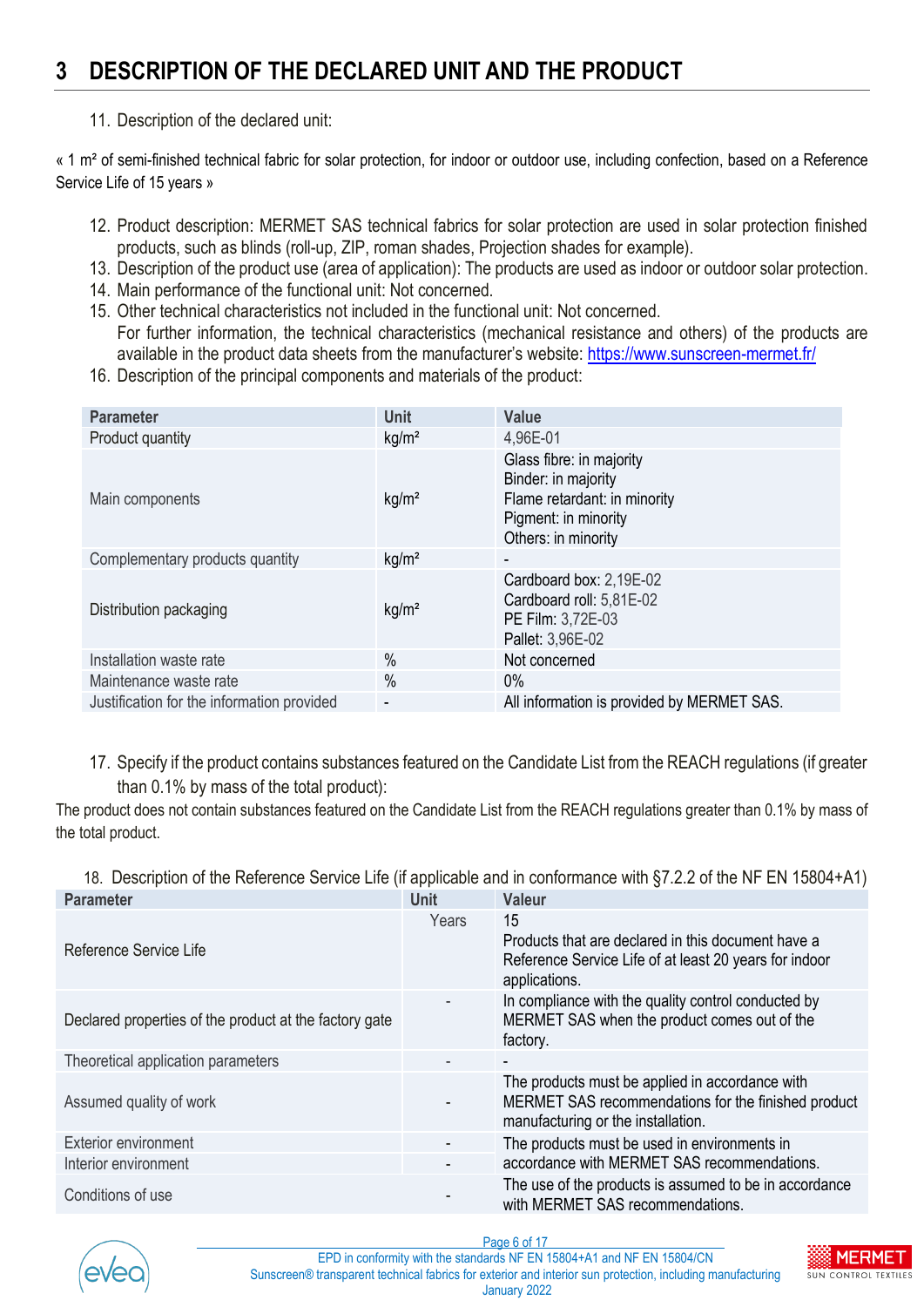### <span id="page-6-0"></span>**4 LIFE CYCLE STAGES**

#### **Diagram of the product life-cycle:**



### <span id="page-6-1"></span>4.1 Production stages, A1-A3

The glass fibres are coated, warped, woven and then heat-treated to manufacture technical fabrics. They are then controlled and sent to manufacturers of blinds equipped with the right tools to cut them and make the finished products.

### <span id="page-6-2"></span>4.2Construction stages, A4-A5

#### **Transport to installation site:**

| <b>Parameter</b>                                           | <b>Unit</b>       | <b>Value</b>                                                                            |
|------------------------------------------------------------|-------------------|-----------------------------------------------------------------------------------------|
| Scenario description                                       |                   | The finished products are transported to the installation site<br>over 712 km by truck. |
| Type of fuel and vehicle consumption or type of<br>vehicle |                   | The vehicles considered are Euro 5 trucks with a useful load<br>of 16-32 tons.          |
| Distance to installation site                              | km                | 712                                                                                     |
| Capacity used                                              | $\%$              | 36 (empty returns included)                                                             |
| Volumetric mass of transported product                     | kg/m <sup>3</sup> | Depends on the product                                                                  |
| Volumetric capacity utilization coefficient                |                   | <1                                                                                      |

#### **Installation in the building:**

Not concerned and excluded out of the system limits.

#### <span id="page-6-3"></span>4.3Use stages (potential savings excluded), B1-B7

#### **B1 Use:**

No emission is considered for the use stage.

#### **B2 Maintenance:**



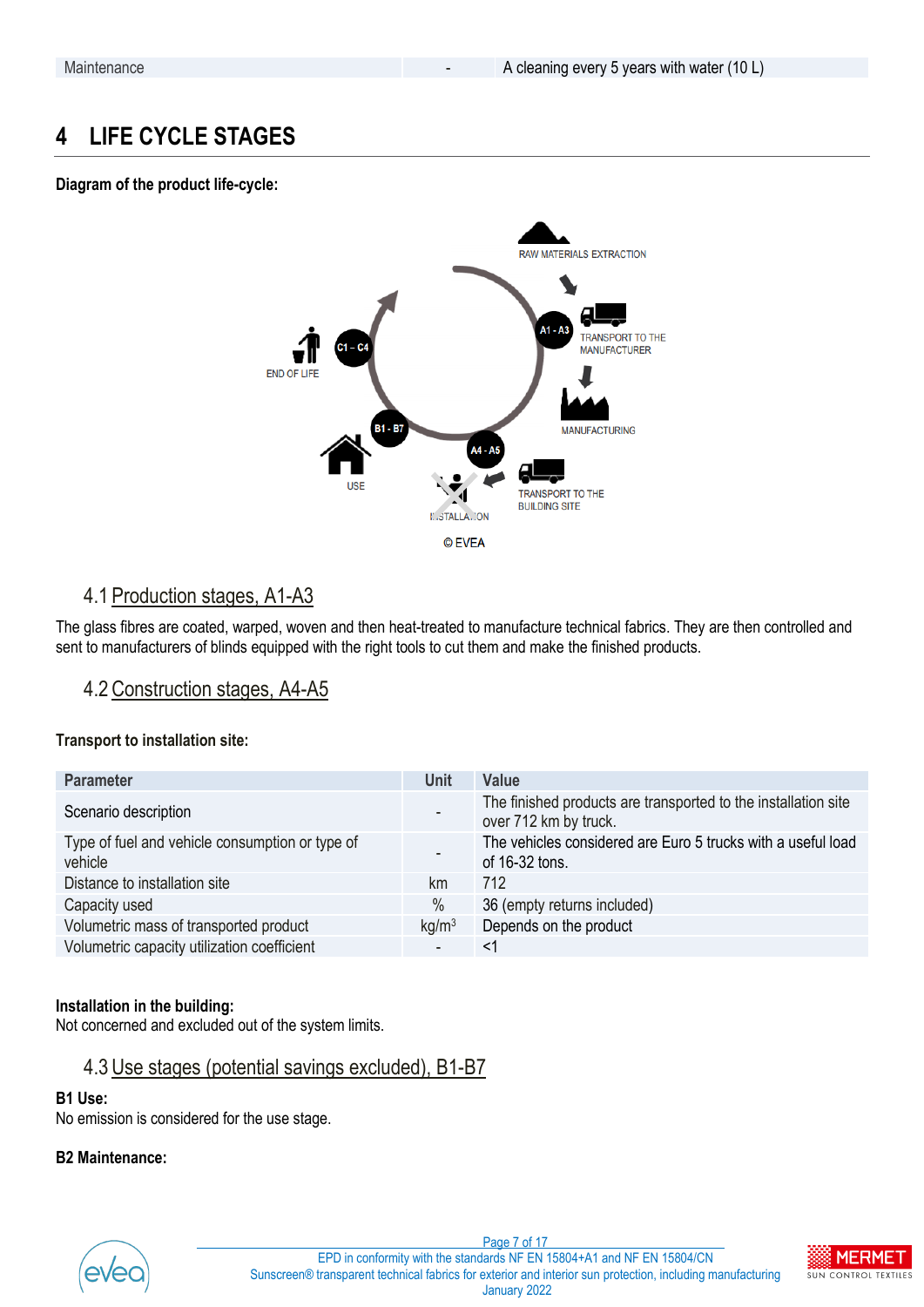| <b>Parameters</b>      | <b>Units</b>                       | <b>Values/descriptions</b>                                                                                                        |
|------------------------|------------------------------------|-----------------------------------------------------------------------------------------------------------------------------------|
| Scenario description   |                                    | It is planned to clean periodically by washing with water<br>every 5 years.                                                       |
| Maintenance frequency  | vears                              |                                                                                                                                   |
| Pure water consumption | $L/m^2$ /reference<br>service life | 1,00E+01 L/m <sup>2</sup> every 5 years, that is to say $3,00E+01$<br>$L/m2$ for the estimated reference service life of 15 years |

#### **B3 Repair:**

No repair planned on the reference service life.

#### **B4 Replacement :**

No replacement planned on the reference service life

#### **B5 Refurbishment:**

No rehabilitation planned on the reference service life.

#### **B6 – B7 Use of energy and water:**

The products do not consume energy or water on the reference service life.

### <span id="page-7-0"></span>4.4 End of Life stages, C1-C4

| <b>Parameter</b>                                 | <b>Unit</b> | <b>Value/Description</b>                                 |
|--------------------------------------------------|-------------|----------------------------------------------------------|
| Scenario description                             |             | The fabrics are transported over 130km to be landfilled. |
| Quantity collected separately                    | kg          | $\overline{\phantom{a}}$                                 |
| Quantity collected with mixed construction waste | kg          | 4,96E-01                                                 |
| Quantity destinated for reuse                    | kg          |                                                          |
| Quantity for recycling                           | kq          | ٠                                                        |
| Quantity for energy recovery                     | kg          | $\overline{\phantom{a}}$                                 |
| Quantity of landfill wastes                      | kq          | 4,96E-01                                                 |

### <span id="page-7-1"></span>4.5 Potential for recycling/re-use/recovery, D

Not declared



Page 8 of 17 EPD in conformity with the standards NF EN 15804+A1 and NF EN 15804/CN Sunscreen® transparent technical fabrics for exterior and interior sun protection, including manufacturing January 2022

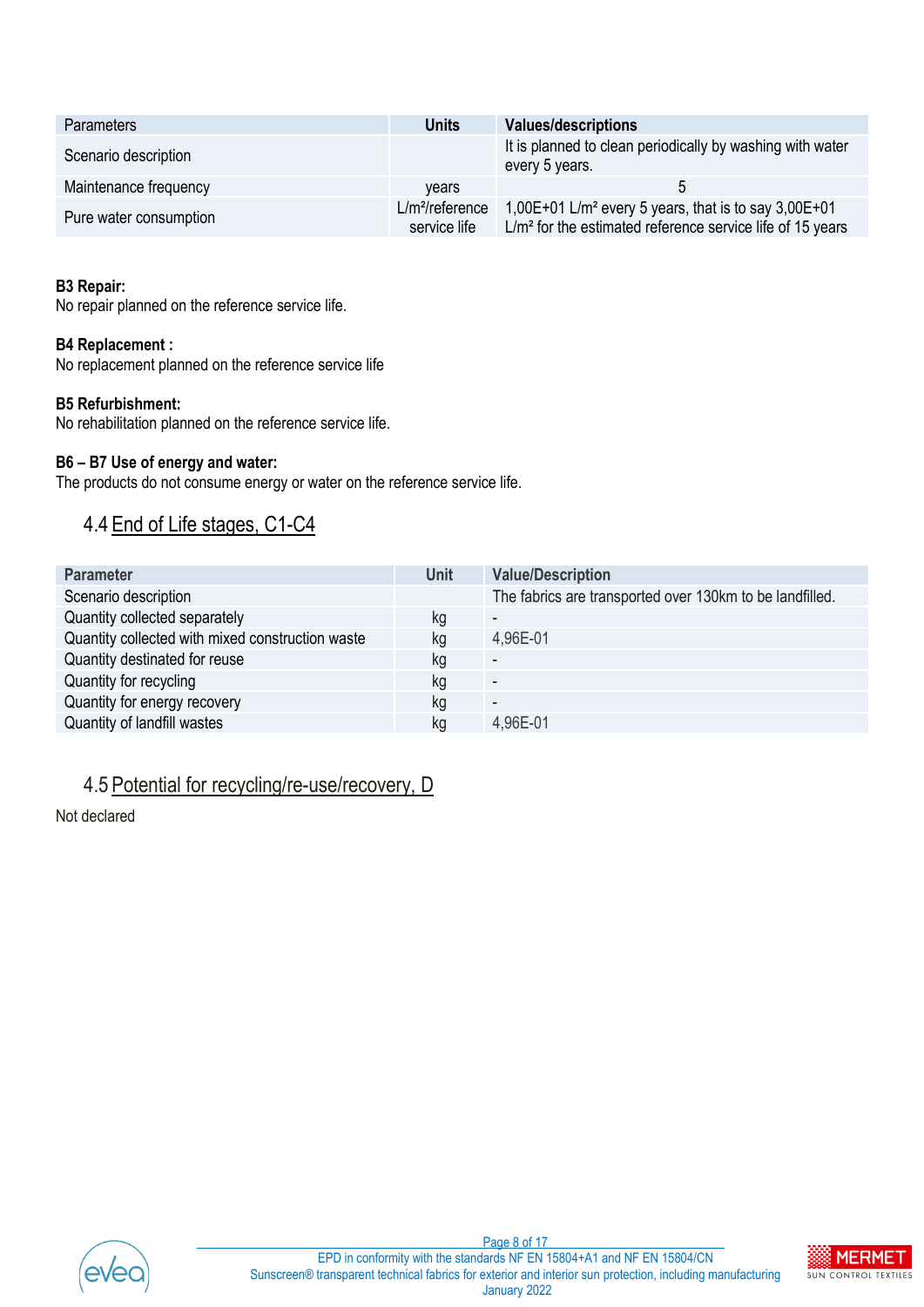### <span id="page-8-0"></span>**5 Information for the life cycle analysis calculation**

| <b>PCR</b> used                                                           | NF EN 15804+A1:2014 and NF EN 15804/CN:2016.                                                                                                                                                                                                                                                                                                                                                                                                                                                                                                                                                                                                                                                                                                                                                                                                             |
|---------------------------------------------------------------------------|----------------------------------------------------------------------------------------------------------------------------------------------------------------------------------------------------------------------------------------------------------------------------------------------------------------------------------------------------------------------------------------------------------------------------------------------------------------------------------------------------------------------------------------------------------------------------------------------------------------------------------------------------------------------------------------------------------------------------------------------------------------------------------------------------------------------------------------------------------|
| <b>System limits</b>                                                      | The limits of the system respect the requirements of the norm NF EN 15804+A1 and<br>the French national complement NF EN 15804/CN.<br>Packaging<br>Fibre<br>Binder<br>Flame retardent<br>Pigment<br>Plasticizer<br>Solvent<br>Others<br>Transport (A2)<br>Production<br>Water<br>Yarn production:<br>losses<br>Mixing<br>Coating<br>Energy<br>Waste<br>Production<br>A1-A3<br>Warping<br>Consumables<br>Weaving<br>Air<br>Heat-treatment<br>emissions<br>Intermediate<br>Inspection<br>packaging<br>Conditionnemen<br>Packaging<br><b>MERMET</b><br>Transport jusqu'au<br>Energy<br>confectionneur<br>Losses<br>Confection<br>Packaging<br>Transport<br>됳<br>Transport<br>Installation<br>45<br>Installation<br>Losses<br>Utilisation<br>18-18<br>Maintenance<br>Water<br>Deconstruction<br>Fin de vie<br>C1-C4<br>Transport<br>End of Life<br>treatment |
| <b>Cut-off rule</b>                                                       | The product packaging after confection has been integrated to the cut-off rule, in<br>accordance to the NF EN 15804+A1 and NF EN 15804/CN mandatory rules                                                                                                                                                                                                                                                                                                                                                                                                                                                                                                                                                                                                                                                                                                |
| <b>Allocations</b>                                                        | Surface                                                                                                                                                                                                                                                                                                                                                                                                                                                                                                                                                                                                                                                                                                                                                                                                                                                  |
| <b>Geographical and</b><br>temporal representation<br>of the primary data | Generic data is provided by the ecoinvent v3.7 database (2020).<br>Manufacturer data is based on a collect performed for the year 2020.<br>Software used:<br>SimaPro - SimaPro, Life Cycle Analysis software (version 9).<br>- Ev-DEC, (www.ev-dec.com), developed by the consultancy<br>EVDEC company EVEA (www.evea-conseil.com), which aids in the<br>creation of EPDs.                                                                                                                                                                                                                                                                                                                                                                                                                                                                               |
| Variability of the results                                                | This EPD cover multiple references. Thus, a variability analysis has been conducted.<br>The impacts of the considered references are homogenous, so the impacts declared<br>in this EPD are based on an average product.<br>The maximal difference in impact in comparison to the average product (declared<br>product) is of 12% (mandatory indicators tested in the French national complement<br>NF EN15804+A1/CN for collective EPD.                                                                                                                                                                                                                                                                                                                                                                                                                 |



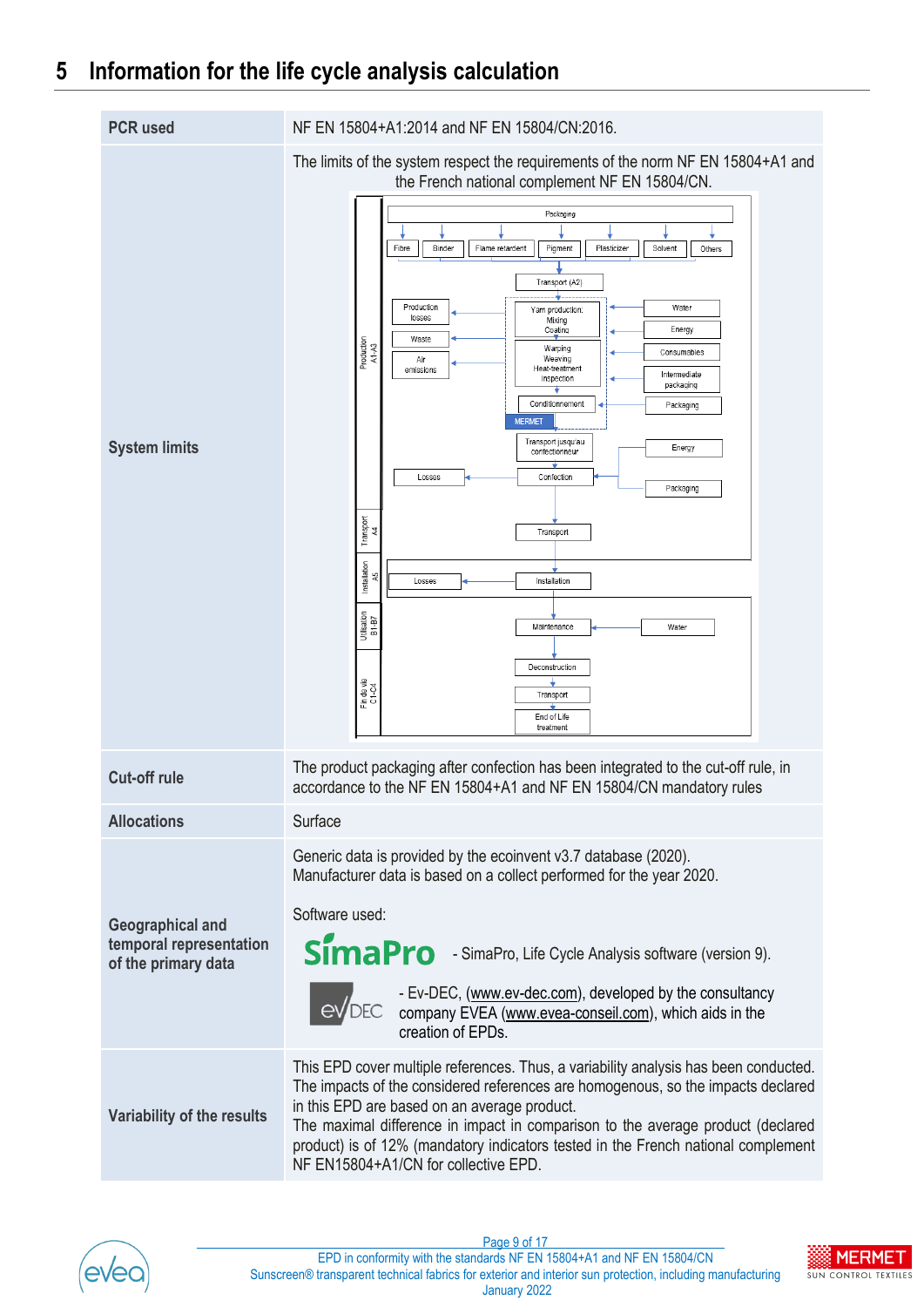### **6 LIFE CYCLE ANALYSIS RESULTS**

|                                                                                                   |                                             | <b>Fabrication stage</b> |                                    | Installation stage |                 | Use stage                        |                               |                  |                       |                     |                                                                                                            |                 |                                    |              | beyond             |                               |                                                     |
|---------------------------------------------------------------------------------------------------|---------------------------------------------|--------------------------|------------------------------------|--------------------|-----------------|----------------------------------|-------------------------------|------------------|-----------------------|---------------------|------------------------------------------------------------------------------------------------------------|-----------------|------------------------------------|--------------|--------------------|-------------------------------|-----------------------------------------------------|
| <b>Environmental Impacts</b>                                                                      | A1 Raw material supply                      | A2 Transport             | <b>43 Fabrication</b>              | A4 Transport       | A5 Installation | Use<br>$\overline{\mathsf{B}}$ 1 | Maintenance<br>B <sub>2</sub> | <b>B3</b> Repair | <b>B4 Replacement</b> | Refurbishment<br>B5 | of energy<br>Use<br>BG                                                                                     | B7 Use of water | Deconstruction/<br>demolition<br>5 | C2 Transport | C3 Waste treatment | Elimination<br>$\mathfrak{A}$ | Benefits and impacts<br>the system limits<br>$\Box$ |
| <b>Global Warming Potential</b><br>kg CO <sub>2</sub> eg/DU                                       | $1.35E + 00$                                |                          | 1,01E-01 2,05E+00 7,24E-02         |                    | <b>NC</b>       |                                  |                               |                  |                       |                     | 0.00E+00 2.38E-02 0.00E+00 0.00E+00 0.00E+00 0.00E+00 0.00E+00 0.00E+00 2.44E-03 0.00E+00 2.80E-02         |                 |                                    |              |                    |                               | N.C                                                 |
| Depletion potential of the stratospheric ozone<br>layer<br>kg CFC 11 eg/DU                        | 2,84E-06                                    |                          | 1,79E-08 9,54E-07 1,32E-08         |                    | <b>NC</b>       |                                  |                               |                  |                       |                     | 0,00E+00 1,62E-09 0,00E+00 0,00E+00 0,00E+00 0,00E+00 0,00E+00 0,00E+00 4,44E-10 0,00E+00 2,73E-09         |                 |                                    |              |                    |                               | N.C                                                 |
| Acidification Potential of soil and water<br>kg SO2 eq/DU                                         | 7,63E-03                                    |                          | 8,83E-04 7,79E-03 2,27E-04         |                    | <b>NC</b>       |                                  |                               |                  |                       |                     | 0,00E+00 1,65E-04 0,00E+00 0,00E+00 0,00E+00 0,00E+00 0,00E+00 0,00E+00 7,65E-06 0,00E+00 7,53E-05         |                 |                                    |              |                    |                               | N.C                                                 |
| <b>Eutrophication Potential</b><br>kg (PO4)3- eq/DU                                               | 1.06E-03                                    |                          | 1,09E-04 1,27E-03 3,76E-05         |                    | <b>NC</b>       |                                  |                               |                  |                       |                     | 0,00E+00 3,82E-04 0,00E+00 0,00E+00 0,00E+00 0,00E+00 0,00E+00 0,00E+00 1,27E-06 0,00E+00 2,93E-04         |                 |                                    |              |                    |                               | N.C                                                 |
| Formation potential of tropospheric ozone<br>kg Ethene eq/DU                                      | 9,96E-04                                    |                          | 8,25E-05 9,83E-04 3,70E-05         |                    | <b>NC</b>       |                                  |                               |                  |                       |                     | 0.00E+00 1.43E-05 0.00E+00 0.00E+00 0.00E+00 0.00E+00 0.00E+00 0.00E+00 1.25E-06 0.00E+00 7.38E-05         |                 |                                    |              |                    |                               | N.C                                                 |
| Abiotic depletion potential - non-fossil (ADP-<br>elements)<br>kg Sb eq/DU                        | 7.53E-03                                    |                          | 3,55E-07 2,16E-03 3,00E-07         |                    | <b>NC</b>       |                                  |                               |                  |                       |                     | 0.00E+00 2.97E-07 0.00E+00 0.00E+00 0.00E+00 0.00E+00 0.00E+00 0.00E+00 1.01E-08 0.00E+00 7.10E-08         |                 |                                    |              |                    |                               | N.C                                                 |
| Abiotic depletion potential - fossil (ADP-<br>fossil fuels)<br>MJ PCI/DU                          | $2.52E + 01$                                |                          | $1,46E+00$ 3, $14E+01$ 1, $08E+00$ |                    | <b>NC</b>       |                                  |                               |                  |                       |                     | 0,00E+00 2,47E-01 0,00E+00 0,00E+00 0,00E+00 0,00E+00 0,00E+00 0,00E+00 3,65E-02 0,00E+00 2,34E-01         |                 |                                    |              |                    |                               | N.C                                                 |
| <b>Water Pollution</b><br>m3/DU                                                                   | 8,93E-01                                    |                          | 3,65E-02 1,07E+00 2,69E-02         |                    | <b>NC</b>       |                                  |                               |                  |                       |                     | $0.00E + 00$ 1.38E-01 $0.00E + 00$ 0.00E+00 0.00E+00 0.00E+00 0.00E+00 0.00E+00 9.06E-04 0.00E+00 4.44E-02 |                 |                                    |              |                    |                               | N.C                                                 |
| <b>Air Pollution</b><br>m3/DU<br>$\mathbf{1}$ $\mathbf{2}$ $\mathbf{3}$ $\mathbf{1}$ $\mathbf{4}$ | $3,62E+02$ 1,20E + 01 2,10E + 02 7,43E + 00 |                          |                                    |                    | <b>NC</b>       |                                  |                               |                  |                       |                     | $0.00E + 00$ 4.09E+00 0.00E+00 0.00E+00 0.00E+00 0.00E+00 0.00E+00 0.00E+00 2.51E-01 0.00E+00 2.35E+00     |                 |                                    |              |                    |                               | N.C                                                 |

<span id="page-9-0"></span>N.C: Not concerned





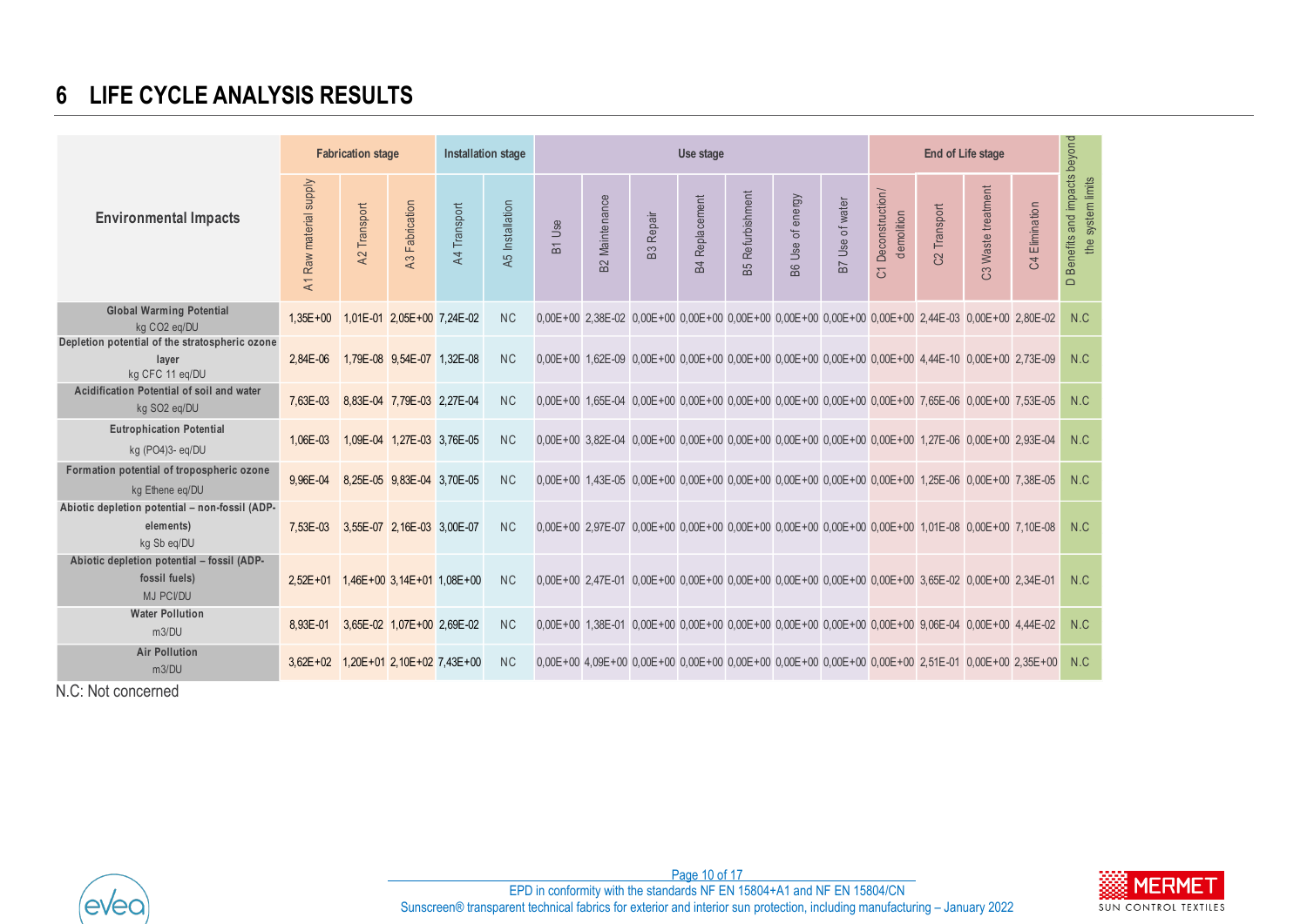|                                                                                                                                                                                                                                                                                                                                                                                                                                                   |                                        | <b>Fabrication stage</b><br><b>Installation stage</b> |                              |              |                 |               |                       |                          | Use stage             |                         |                  |                 |                                   |                                                                                                    |                    |                |                                                                            |
|---------------------------------------------------------------------------------------------------------------------------------------------------------------------------------------------------------------------------------------------------------------------------------------------------------------------------------------------------------------------------------------------------------------------------------------------------|----------------------------------------|-------------------------------------------------------|------------------------------|--------------|-----------------|---------------|-----------------------|--------------------------|-----------------------|-------------------------|------------------|-----------------|-----------------------------------|----------------------------------------------------------------------------------------------------|--------------------|----------------|----------------------------------------------------------------------------|
| <b>Resource use</b>                                                                                                                                                                                                                                                                                                                                                                                                                               | A1 Raw material supply                 | A2 Transport                                          | A3 Fabrication               | A4 Transport | A5 Installation | <b>B1</b> Use | <b>B2 Maintenance</b> | Repair<br>$\mathbbm{B}3$ | <b>B4 Replacement</b> | <b>B5 Refurbishment</b> | B6 Use of energy | B7 Use of water | Deconstruction<br>demolition<br>5 | C2 Transport                                                                                       | C3 Waste treatment | C4 Elimination | impacts beyond<br>D Benefits and impacts bo<br>the system limits<br>$\Box$ |
| Use of renewable primary energy excluding the<br>renewable primary energy resources used as raw<br>materials<br><b>MJ PCI/DU</b>                                                                                                                                                                                                                                                                                                                  | $2.15E+00$                             |                                                       | 1.78E-02 4.27E+00 1.49E-02   |              | <b>NC</b>       |               |                       |                          |                       |                         |                  |                 |                                   | 0,00E+00 3,95E-02 0,00E+00 0,00E+00 0,00E+00 0,00E+00 0,00E+00 0,00E+00 5,03E-04 0,00E+00 1,91E-02 |                    |                | N.C                                                                        |
| Use of renewable primary energy resources used as<br>raw materials<br>MJ PCI/DU                                                                                                                                                                                                                                                                                                                                                                   | 6,59E-01                               |                                                       | $0,00E+00$ 2,49E+00 0,00E+00 |              | <b>NC</b>       |               |                       |                          |                       |                         |                  |                 |                                   | 0,00E+00 0,00E+00 0,00E+00 0,00E+00 0,00E+00 0,00E+00 0,00E+00 0,00E+00 0,00E+00 0,00E+00 0,00E+00 |                    |                | N.C                                                                        |
| Total use of renewable primary energy resources<br>(primary energy and primary energy resources used<br>as raw materials)                                                                                                                                                                                                                                                                                                                         | $2.81E+00$                             |                                                       | 1,78E-02 6,76E+00 1,49E-02   |              | <b>NC</b>       |               |                       |                          |                       |                         |                  |                 |                                   | 0,00E+00 3,95E-02 0,00E+00 0,00E+00 0,00E+00 0,00E+00 0,00E+00 0,00E+00 5,03E-04 0,00E+00 1,91E-02 |                    |                | N.C                                                                        |
| MJ PCI/DU<br>Use of non-renewable primary energy excluding<br>non-renewable primary energy resources used as raw<br>materials<br>MJ PCI/DU                                                                                                                                                                                                                                                                                                        | $2.14E + 01$                           |                                                       | $1,49E+00$ 5,36E+01 1,11E+00 |              | <b>NC</b>       |               |                       |                          |                       |                         |                  |                 |                                   | 0.00E+00 3.41E-01 0.00E+00 0.00E+00 0.00E+00 0.00E+00 0.00E+00 0.00E+00 3.73E-02 0.00E+00 2.57E-01 |                    |                | N.C                                                                        |
| Use of non-renewable primary energy resources used<br>as raw materials<br><b>MJ PCI/DU</b>                                                                                                                                                                                                                                                                                                                                                        | 7,51E+00  0,00E+00  5,11E+00  0,00E+00 |                                                       |                              |              | <b>NC</b>       |               |                       |                          |                       |                         |                  |                 |                                   | 0,00E+00 0,00E+00 0,00E+00 0,00E+00 0,00E+00 0,00E+00 0,00E+00 0,00E+00 0,00E+00 0,00E+00 0,00E+00 |                    |                | N.C                                                                        |
| Total use of non-renewable primary energy<br>resources (primary energy and primary energy<br>resources used as raw materials)                                                                                                                                                                                                                                                                                                                     | $2.89E + 01$                           |                                                       | $1,49E+00$ 5,87E+01 1,11E+00 |              | <b>NC</b>       |               |                       |                          |                       |                         |                  |                 |                                   | 0,00E+00 3,41E-01 0,00E+00 0,00E+00 0,00E+00 0,00E+00 0,00E+00 0,00E+00 3,73E-02 0,00E+00 2,57E-01 |                    |                | N.C                                                                        |
| MJ PCI/DU<br>Use of secondary materials                                                                                                                                                                                                                                                                                                                                                                                                           | $0.00E + 00$                           |                                                       | $0.00E+00$ 0.00E+00 0.00E+00 |              | <b>NC</b>       |               |                       |                          |                       |                         |                  |                 |                                   | 0,00E+00 0,00E+00 0,00E+00 0,00E+00 0,00E+00 0,00E+00 0,00E+00 0,00E+00 0,00E+00 0,00E+00 0,00E+00 |                    |                | N.C                                                                        |
| kg/DU<br>Use of renewable secondary fuels                                                                                                                                                                                                                                                                                                                                                                                                         | $0.00E + 00$                           |                                                       | $0,00E+00$ 0,00E+00 0,00E+00 |              | <b>NC</b>       |               |                       |                          |                       |                         |                  |                 |                                   | 0,00E+00 0,00E+00 0,00E+00 0,00E+00 0,00E+00 0,00E+00 0,00E+00 0,00E+00 0,00E+00 0,00E+00 0,00E+00 |                    |                | N.C                                                                        |
| MJ PCI/DU<br>Use of non-renewable secondary fuels<br>MJ PCI/DU                                                                                                                                                                                                                                                                                                                                                                                    | $0.00E + 00$                           |                                                       | $0.00E+00$ 0.00E+00 0.00E+00 |              | <b>NC</b>       |               |                       |                          |                       |                         |                  |                 |                                   | 0,00E+00 0,00E+00 0,00E+00 0,00E+00 0,00E+00 0,00E+00 0,00E+00 0,00E+00 0,00E+00 0,00E+00 0,00E+00 |                    |                | N.C                                                                        |
| Net use of fresh water resources                                                                                                                                                                                                                                                                                                                                                                                                                  |                                        |                                                       |                              |              | <b>NC</b>       |               |                       |                          |                       |                         |                  |                 |                                   |                                                                                                    |                    |                | N.C                                                                        |
| 1,61E-02 3,15E-05 2,56E-02 3,27E-05<br>0,00E+00 3,25E-03 0,00E+00 0,00E+00 0,00E+00 0,00E+00 0,00E+00 0,00E+00 1,10E-06 0,00E+00 1,78E-04<br>m3/DU<br>N.C: Not concerned<br>Page 11 of 17<br>MERMET<br>EPD in conformity with the standards NF EN 15804+A1 and NF EN 15804/CN<br>evec<br>Sunscreen® transparent technical fabrics for exterior and interior sun protection, including manufacturing - January 2022<br><b>SUN CONTROL TEXTILES</b> |                                        |                                                       |                              |              |                 |               |                       |                          |                       |                         |                  |                 |                                   |                                                                                                    |                    |                |                                                                            |



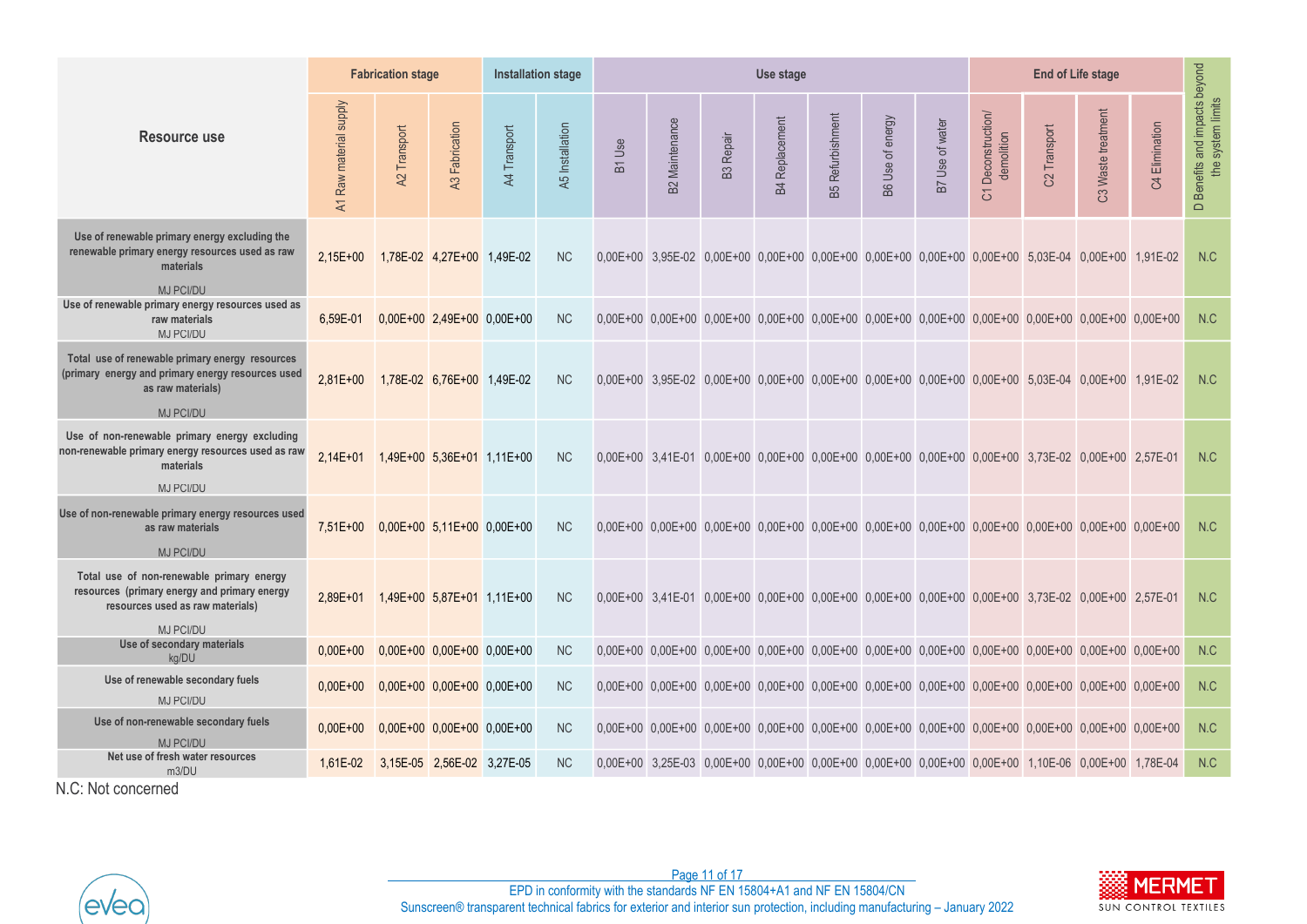|                                                                                                                                                                                                                                    | <b>Fabrication stage</b><br><b>Installation stage</b> |                            |                |              | Use stage       |        |                              |                  |                   |                         | End of Life stage |                 |                                  |              |                                                                                                    |                |                                                    |               |
|------------------------------------------------------------------------------------------------------------------------------------------------------------------------------------------------------------------------------------|-------------------------------------------------------|----------------------------|----------------|--------------|-----------------|--------|------------------------------|------------------|-------------------|-------------------------|-------------------|-----------------|----------------------------------|--------------|----------------------------------------------------------------------------------------------------|----------------|----------------------------------------------------|---------------|
| <b>Waste categories</b>                                                                                                                                                                                                            | A1 Raw material supply                                | A2 Transport               | A3 Fabrication | A4 Transport | A5 Installation | B1 Use | Maintenance<br>$\mathsf{B2}$ | <b>B3 Repair</b> | Replacement<br>B4 | <b>B5 Refurbishment</b> | B6 Use of energy  | B7 Use of water | C1 Deconstruction/<br>demolition | C2 Transport | C3 Waste treatment                                                                                 | C4 Elimination | D Benefits and impacts beyond<br>the system limits |               |
| Hazardous waste disposed<br>kg/DU                                                                                                                                                                                                  | 8,26E-02                                              | 1,06E-03 8,56E-02 7,50E-04 |                |              | ${\sf NC}$      |        |                              |                  |                   |                         |                   |                 |                                  |              | 0,00E+00 2,71E-03 0,00E+00 0,00E+00 0,00E+00 0,00E+00 0,00E+00 0,00E+00 2,53E-05 0,00E+00 6,91E-04 |                | N.C                                                |               |
| Non-hazardous waste disposed<br>kg/DU                                                                                                                                                                                              | 1,10E+00 6,81E-02 9,91E-01 6,19E-02                   |                            |                |              | $\rm NC$        |        |                              |                  |                   |                         |                   |                 |                                  |              | 0,00E+00 3,16E-02 0,00E+00 0,00E+00 0,00E+00 0,00E+00 0,00E+00 0,00E+00 2,09E-03 0,00E+00 5,04E-01 |                | N.C                                                |               |
| Radioactive waste disposed<br>kg/DU                                                                                                                                                                                                | 6,56E-05                                              | 1,02E-05 4,28E-04 7,58E-06 |                |              | <b>NC</b>       |        |                              |                  |                   |                         |                   |                 |                                  |              | 0,00E+00 1,74E-06 0,00E+00 0,00E+00 0,00E+00 0,00E+00 0,00E+00 0,00E+00 2,56E-07 0,00E+00 1,82E-06 |                | N.C                                                | N.C: Not      |
| concerned                                                                                                                                                                                                                          |                                                       |                            |                |              |                 |        |                              |                  |                   |                         |                   |                 |                                  |              |                                                                                                    |                |                                                    |               |
|                                                                                                                                                                                                                                    |                                                       |                            |                |              |                 |        |                              |                  |                   |                         |                   |                 |                                  |              |                                                                                                    |                |                                                    |               |
|                                                                                                                                                                                                                                    |                                                       |                            |                |              |                 |        |                              |                  |                   |                         |                   |                 |                                  |              |                                                                                                    |                |                                                    |               |
|                                                                                                                                                                                                                                    |                                                       |                            |                |              |                 |        |                              |                  |                   |                         |                   |                 |                                  |              |                                                                                                    |                |                                                    |               |
|                                                                                                                                                                                                                                    |                                                       |                            |                |              |                 |        |                              |                  |                   |                         |                   |                 |                                  |              |                                                                                                    |                |                                                    |               |
|                                                                                                                                                                                                                                    |                                                       |                            |                |              |                 |        |                              |                  |                   |                         |                   |                 |                                  |              |                                                                                                    |                |                                                    |               |
|                                                                                                                                                                                                                                    |                                                       |                            |                |              |                 |        |                              |                  |                   |                         |                   |                 |                                  |              |                                                                                                    |                |                                                    |               |
|                                                                                                                                                                                                                                    |                                                       |                            |                |              |                 |        |                              |                  |                   |                         |                   |                 |                                  |              |                                                                                                    |                |                                                    |               |
|                                                                                                                                                                                                                                    |                                                       |                            |                |              |                 |        |                              |                  |                   |                         |                   |                 |                                  |              |                                                                                                    |                |                                                    |               |
|                                                                                                                                                                                                                                    |                                                       |                            |                |              |                 |        |                              |                  |                   |                         |                   |                 |                                  |              |                                                                                                    |                |                                                    |               |
|                                                                                                                                                                                                                                    |                                                       |                            |                |              |                 |        |                              |                  |                   |                         |                   |                 |                                  |              |                                                                                                    |                |                                                    |               |
|                                                                                                                                                                                                                                    |                                                       |                            |                |              |                 |        |                              | Page 12 of 17    |                   |                         |                   |                 |                                  |              |                                                                                                    |                |                                                    | <b>MERMET</b> |
| EPD in conformity with the standards NF EN 15804+A1 and NF EN 15804/CN<br>evec<br>Sunscreen® transparent technical fabrics for exterior and interior sun protection, including manufacturing - January 2022<br>SUN CONTROL TEXTILE |                                                       |                            |                |              |                 |        |                              |                  |                   |                         |                   |                 |                                  |              |                                                                                                    |                |                                                    |               |



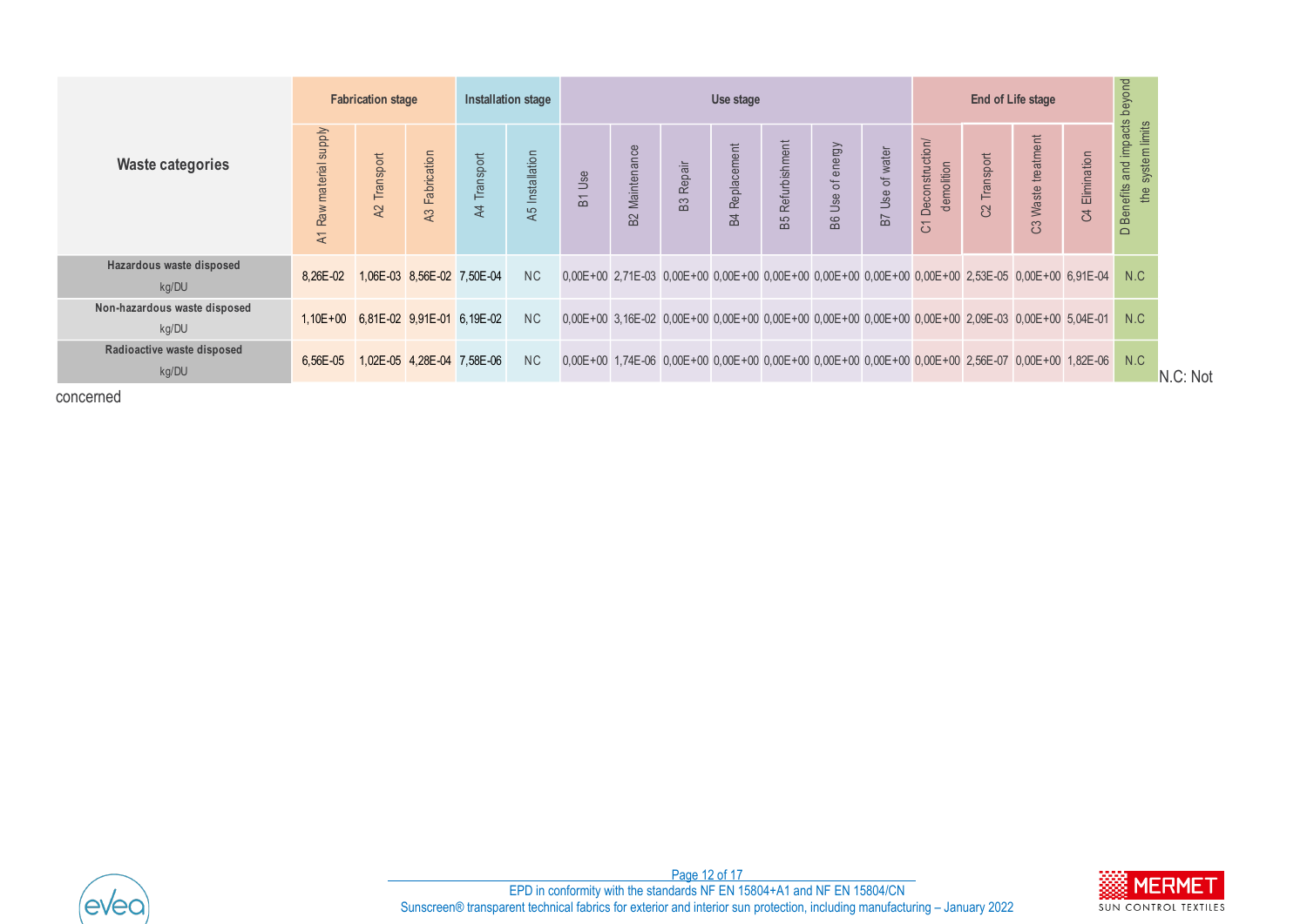|                 |                 |                                        |                                             | <b>Fabrication stage</b><br><b>Installation stage</b> |                                                |              |                                                                                                                                                                                                     |        | Use stage             |                  |                       |                         |                  |                 |                                  |              | <b>End of Life stage</b> |                                                                                                                                                |                                                    |  |  |  |
|-----------------|-----------------|----------------------------------------|---------------------------------------------|-------------------------------------------------------|------------------------------------------------|--------------|-----------------------------------------------------------------------------------------------------------------------------------------------------------------------------------------------------|--------|-----------------------|------------------|-----------------------|-------------------------|------------------|-----------------|----------------------------------|--------------|--------------------------|------------------------------------------------------------------------------------------------------------------------------------------------|----------------------------------------------------|--|--|--|
|                 |                 | <b>Output flows</b>                    | A1 Raw material supply                      | A2 Transport                                          | A3 Fabrication                                 | A4 Transport | A5 Installation                                                                                                                                                                                     | B1 Use | <b>B2</b> Maintenance | <b>B3</b> Repair | <b>B4</b> Replacement | <b>B5</b> Refurbishment | B6 Use of energy | B7 Use of water | C1 Deconstruction/<br>demolition | C2 Transport | C3 Waste treatment       | C4 Elimination                                                                                                                                 | D Benefits and impacts beyond<br>the system limits |  |  |  |
|                 |                 | Components for re-use<br>kg/DU         | $0,00E+00$ $0,00E+00$ $4,44E-02$ $0,00E+00$ |                                                       |                                                |              | <b>NC</b>                                                                                                                                                                                           |        |                       |                  |                       |                         |                  |                 |                                  |              |                          | $0,00E + 00$ $0,00E + 00$ $0,00E + 00$ $0,00E + 00$ $0,00E + 00$ $0,00E + 00$ $0,00E + 00$ $0,00E + 00$ $0,00E + 00$ $0,00E + 00$ $0,00E + 00$ | N.C                                                |  |  |  |
|                 |                 | Materials for recycling<br>kg/DU       | $0,00E+00$ $0,00E+00$ $6,51E-02$ $0,00E+00$ |                                                       |                                                |              | <b>NC</b>                                                                                                                                                                                           |        |                       |                  |                       |                         |                  |                 |                                  |              |                          | $0,00E + 00$ $0,00E + 00$ $0,00E + 00$ $0,00E + 00$ $0,00E + 00$ $0,00E + 00$ $0,00E + 00$ $0,00E + 00$ $0,00E + 00$ $0,00E + 00$ $0,00E + 00$ | N.C                                                |  |  |  |
|                 |                 | Materials for energy recovery<br>kg/DU | $0,00E+00$ 0,00E + 00 0,00E + 00 0,00E + 00 |                                                       |                                                |              | <b>NC</b>                                                                                                                                                                                           |        |                       |                  |                       |                         |                  |                 |                                  |              |                          | $0,00E+00$ $0,00E+00$ $0,00E+00$ $0,00E+00$ $0,00E+00$ $0,00E+00$ $0,00E+00$ $0,00E+00$ $0,00E+00$ $0,00E+00$ $0,00E+00$                       | N.C                                                |  |  |  |
|                 |                 | Electricity                            |                                             |                                                       | $0,00E+00$ 0,00E+00 0,00E+00 0,00E+00 NC       |              |                                                                                                                                                                                                     |        |                       |                  |                       |                         |                  |                 |                                  |              |                          | $0,00E + 00$ $0,00E + 00$ $0,00E + 00$ $0,00E + 00$ $0,00E + 00$ $0,00E + 00$ $0,00E + 00$ $0,00E + 00$ $0,00E + 00$ $0,00E + 00$ $0,00E + 00$ | N.C                                                |  |  |  |
| Exported energy | <b>NU/DU</b>    | Vapor                                  |                                             |                                                       | $0,00E+00$ $0,00E+00$ $0,00E+00$ $0,00E+00$ NC |              |                                                                                                                                                                                                     |        |                       |                  |                       |                         |                  |                 |                                  |              |                          | $0,00E + 00$ $0,00E + 00$ $0,00E + 00$ $0,00E + 00$ $0,00E + 00$ $0,00E + 00$ $0,00E + 00$ $0,00E + 00$ $0,00E + 00$ $0,00E + 00$ $0,00E + 00$ | N.C                                                |  |  |  |
|                 |                 | Gas                                    |                                             |                                                       | 0,00E+00 0,00E+00 0,00E+00 0,00E+00 NC         |              |                                                                                                                                                                                                     |        |                       |                  |                       |                         |                  |                 |                                  |              |                          | $0,00E + 00$ $0,00E + 00$ $0,00E + 00$ $0,00E + 00$ $0,00E + 00$ $0,00E + 00$ $0,00E + 00$ $0,00E + 00$ $0,00E + 00$ $0,00E + 00$ $0,00E + 00$ | N.C                                                |  |  |  |
|                 | : Not concerned |                                        |                                             |                                                       |                                                |              |                                                                                                                                                                                                     |        |                       |                  |                       |                         |                  |                 |                                  |              |                          |                                                                                                                                                |                                                    |  |  |  |
|                 |                 |                                        |                                             |                                                       |                                                |              |                                                                                                                                                                                                     |        |                       |                  |                       |                         |                  |                 |                                  |              |                          |                                                                                                                                                |                                                    |  |  |  |
|                 |                 |                                        |                                             |                                                       |                                                |              |                                                                                                                                                                                                     |        |                       |                  |                       |                         |                  |                 |                                  |              |                          |                                                                                                                                                |                                                    |  |  |  |
|                 |                 |                                        |                                             |                                                       |                                                |              |                                                                                                                                                                                                     |        |                       |                  |                       |                         |                  |                 |                                  |              |                          |                                                                                                                                                |                                                    |  |  |  |
|                 |                 |                                        |                                             |                                                       |                                                |              |                                                                                                                                                                                                     |        |                       |                  |                       |                         |                  |                 |                                  |              |                          |                                                                                                                                                |                                                    |  |  |  |
|                 |                 |                                        |                                             |                                                       |                                                |              |                                                                                                                                                                                                     |        |                       | Page 13 of 17    |                       |                         |                  |                 |                                  |              |                          |                                                                                                                                                | <b>MERME</b>                                       |  |  |  |
|                 |                 |                                        |                                             |                                                       |                                                |              | EPD in conformity with the standards NF EN 15804+A1 and NF EN 15804/CN<br>Sunscreen® transparent technical fabrics for exterior and interior sun protection, including manufacturing - January 2022 |        |                       |                  |                       |                         |                  |                 |                                  |              |                          | SUN CONTROL TEXTI                                                                                                                              |                                                    |  |  |  |

N.C : Not concerned



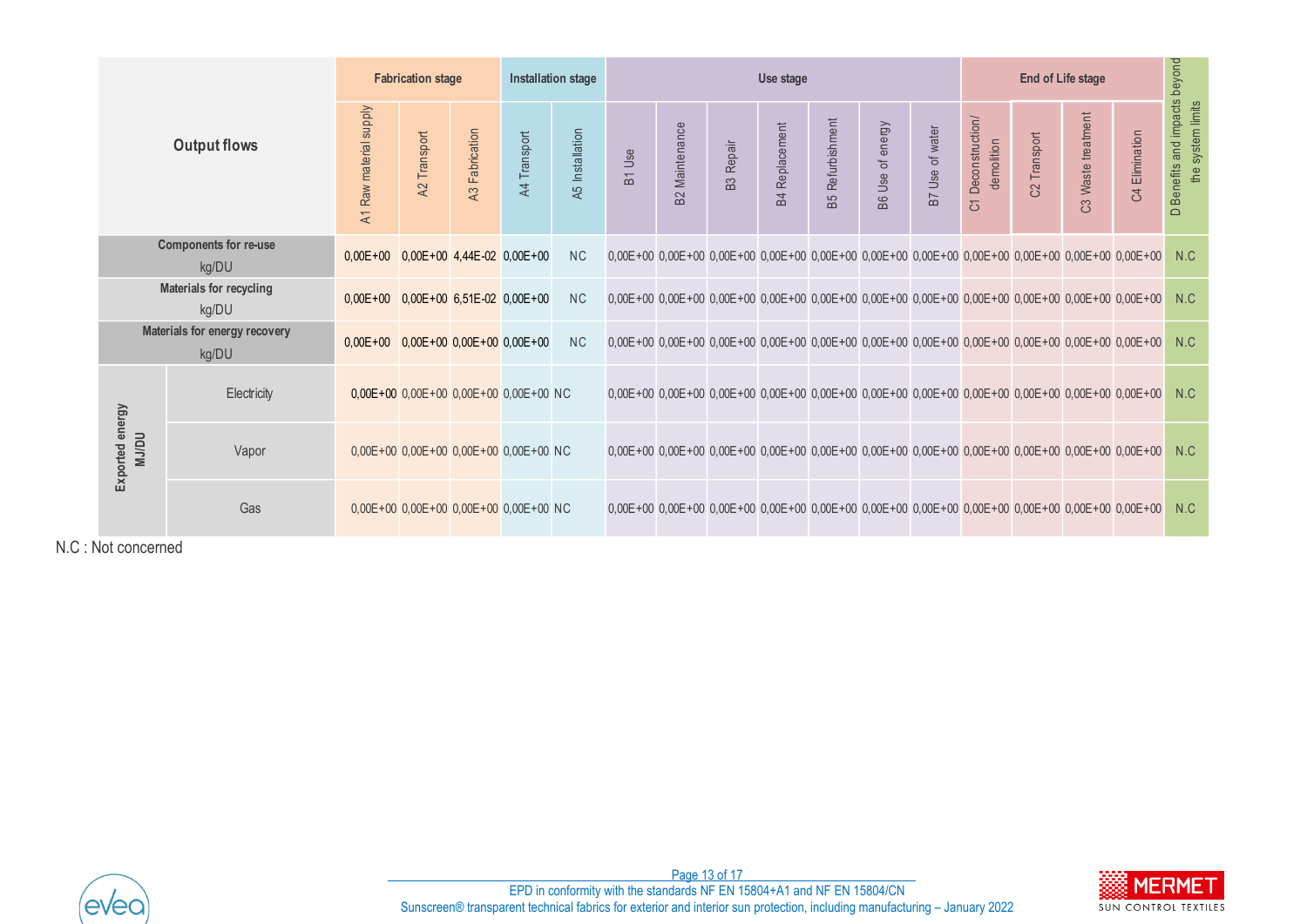| Impact category/flow                                                                                                          | Unit             | <b>Total</b><br><b>Fabrication</b> | <b>Total</b><br>Installation | <b>Total Use</b> | <b>Total End of</b><br>Life | <b>Total Life</b><br>Cycle |
|-------------------------------------------------------------------------------------------------------------------------------|------------------|------------------------------------|------------------------------|------------------|-----------------------------|----------------------------|
| <b>Global Warming Potential</b>                                                                                               | kg CO2 eq/DU     | 3,50E+00                           | 7,24E-02                     | 2,38E-02         | 3,05E-02                    | 3,62E+00                   |
| Depletion potential of the stratospheric ozone layer                                                                          | kg CFC 11 eq/DU  | 3,81E-06                           | 1,32E-08                     | 1,62E-09         | 3,17E-09                    | 3,83E-06                   |
| Acidification Potential of soil and water                                                                                     | kg SO2 eq/DU     | 1,63E-02                           | 2,27E-04                     | 1,65E-04         | 8,30E-05                    | 1,68E-02                   |
| <b>Eutrophication Potential</b>                                                                                               | kg (PO4)3- eq/DU | 2,44E-03                           | 3,76E-05                     | 3,82E-04         | 2,95E-04                    | 3,15E-03                   |
| Formation potential of tropospheric ozone                                                                                     | kg Ethene eq/DU  | 2,06E-03                           | 3,70E-05                     | 1,43E-05         | 7,51E-05                    | 2,19E-03                   |
| Abiotic depletion potential - non-fossil (ADP-elements)                                                                       | kg Sb eq/DU      | 9,69E-03                           | 3,00E-07                     | 2,97E-07         | 8,11E-08                    | 9,69E-03                   |
| Abiotic depletion potential - fossil (ADP-fossil fuels)                                                                       | MJ PCI/DU        | 5,81E+01                           | 1,08E+00                     | 2,47E-01         | 2,71E-01                    | 5,97E+01                   |
| <b>Water Pollution</b>                                                                                                        | m3/DU            | 2,00E+00                           | 2,69E-02                     | 1,38E-01         | 4,53E-02                    | 2,21E+00                   |
| <b>Air Pollution</b>                                                                                                          | m3/DU            | 5,83E+02                           | 7,43E+00                     | 4,09E+00         | 2,60E+00                    | 5,97E+02                   |
| Use of renewable primary energy excluding the renewable<br>primary energy resources used as raw materials                     | MJ PCI/DU        | $6,43E+00$                         | 1,49E-02                     | 3,95E-02         | 1,96E-02                    | $6,51E+00$                 |
| Use of renewable primary energy resources used as raw<br>materials                                                            | MJ PCI/DU        | $3,15E+00$                         | $0,00E+00$                   | $0,00E+00$       | $0,00E + 00$                | $3,15E+00$                 |
| Total use of renewable primary energy resources (primary<br>energy and primary energy resources used as raw materials)        | MJ PCI/DU        | 9,58E+00                           | 1,49E-02                     | 3,95E-02         | 1,96E-02                    | $9,65E+00$                 |
| Use of non-renewable primary energy excluding non-<br>renewable primary energy resources used as raw materials                | MJ PCI/DU        | 7,65E+01                           | $1,11E+00$                   | 3,41E-01         | 2,94E-01                    | 7,82E+01                   |
| Use of non-renewable primary energy resources used as raw<br>materials                                                        | MJ PCI/DU        | $1,26E+01$                         | $0.00E + 00$                 | $0,00E+00$       | $0,00E+00$                  | $1,26E+01$                 |
| Total use of non-renewable primary energy resources<br>(primary energy and primary energy resources used as raw<br>materials) | <b>MJ PCI/DU</b> | 8,91E+01                           | 1,11E+00                     | 3,41E-01         | 2,94E-01                    | 9,08E+01                   |
| Use of secondary materials                                                                                                    | kg/DU            | $0,00E + 00$                       | $0,00E+00$                   | $0,00E+00$       | $0,00E + 00$                | $0,00E+00$                 |
| Use of renewable secondary fuels                                                                                              | MJ PCI/DU        | $0,00E + 00$                       | $0,00E+00$                   | $0,00E+00$       | $0,00E + 00$                | $0,00E+00$                 |
| Use of non-renewable secondary fuels                                                                                          | MJ PCI/DU        | $0,00E+00$                         | $0,00E+00$                   | $0,00E + 00$     | $0,00E+00$                  | $0,00E+00$                 |
| Net use of fresh water resources                                                                                              | m3/DU            | 4,17E-02                           | 3,27E-05                     | 3,25E-03         | 1,79E-04                    | 4,52E-02                   |
| Hazardous waste disposed                                                                                                      | kg/DU            | 1,69E-01                           | 7,50E-04                     | 2,71E-03         | 7,17E-04                    | 1,73E-01                   |
| Non-hazardous waste disposed                                                                                                  | kg/DU            | 2,15E+00                           | 6,19E-02                     | 3,16E-02         | 5,06E-01                    | 2,75E+00                   |
| Radioactive waste disposed                                                                                                    | kg/DU            | 5,04E-04                           | 7,58E-06                     | 1,74E-06         | 2,07E-06                    | 5,15E-04                   |
| Components for re-use                                                                                                         | kg/DU            | 4,44E-02                           | $0,00E + 00$                 | $0,00E+00$       | $0,00E + 00$                | 4,44E-02                   |
| Materials for recycling                                                                                                       | kg/DU            | 6,51E-02                           | $0,00E + 00$                 | $0,00E+00$       | $0,00E + 00$                | 6,51E-02                   |
| Materials for energy recovery                                                                                                 | kg/DU            | $0,00E+00$                         | $0,00E + 00$                 | $0,00E+00$       | $0,00E + 00$                | $0,00E+00$                 |
| Exported energy (electricity)                                                                                                 | MJ/DU            | $0,00E + 00$                       | $0,00E+00$                   | $0,00E + 00$     | $0,00E + 00$                | $0,00E + 00$               |
| Exported energy (vapor)                                                                                                       | MJ/DU            | $0,00E + 00$                       | $0,00E + 00$                 | $0,00E+00$       | $0,00E + 00$                | $0,00E+00$                 |
| Exported energy (gas)                                                                                                         | MJ/DU            | $0,00E + 00$                       | $0,00E + 00$                 | $0,00E + 00$     | $0,00E + 00$                | $0,00E + 00$               |

Table of life cycle assessment results posted in accordance with Decree No. 2013-1264 of December 23, 2013<sup>1</sup>

<sup>1</sup> Decree No. 2013-1264 of 23 December 2013 on the environmental declaration of certain construction products intended for use in building works



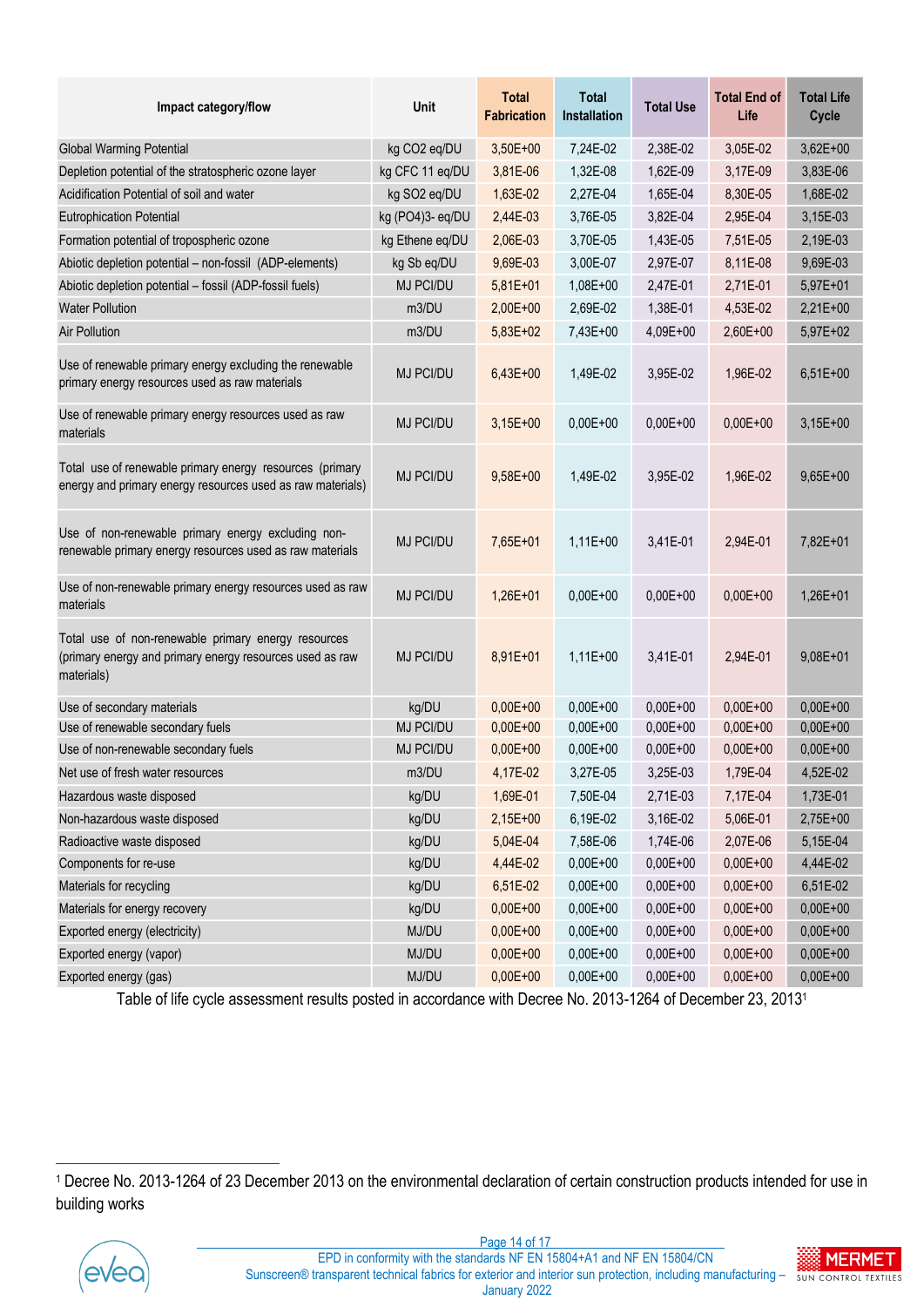## <span id="page-14-0"></span>**7 ADDITIONAL INFORMATION ON THE RELEASE OF HAZARDOUS SUBSTANCES INTO INDOOR AIR, SOIL AND WATER DURING THE PERIOD OF USE**

|                                             |                                                                | <b>Results</b>                                                                                                     | Report                   |
|---------------------------------------------|----------------------------------------------------------------|--------------------------------------------------------------------------------------------------------------------|--------------------------|
| Emission to indoor<br>air <sup>12</sup>     | VOC and formaldehyde<br>emissions                              | <b>GREENGUARD</b><br>PRODUCT CERTIFIED FOR<br>LOW CHEMICAL EMISSIONS<br>UL.COM/GG<br><b>UL 2818</b><br><b>GOLD</b> |                          |
|                                             | Behaviour against fungal<br>and bacterial growth               | ASTM E 2180-07-                                                                                                    | $\overline{\phantom{a}}$ |
|                                             | Natural radioactive<br>emissions from<br>construction products |                                                                                                                    |                          |
|                                             | Fibre and particle<br>emissions                                |                                                                                                                    |                          |
| Emission to soil and<br>water <sup>12</sup> | Emissions into water                                           |                                                                                                                    |                          |
|                                             | Emissions into the soil                                        |                                                                                                                    |                          |

*1) Emissions to indoor air, soil and water according to horizontal norms for the measurement of emissions of regulated hazardous substances from construction products using harmonised test methods in accordance with the provisions of the respective Technical Committees of the European Product Standards. where available.*

*For more information. refer to the EeB Guide:<http://www.eebguide.eu/?p=1991>*

*2) In France. the INIES Base Technical Committee (CTIB) gives recommendations on the declaration of health and comfort characteristics - Guide to writing health and comfort summaries (CTIB N94, June 2018)*



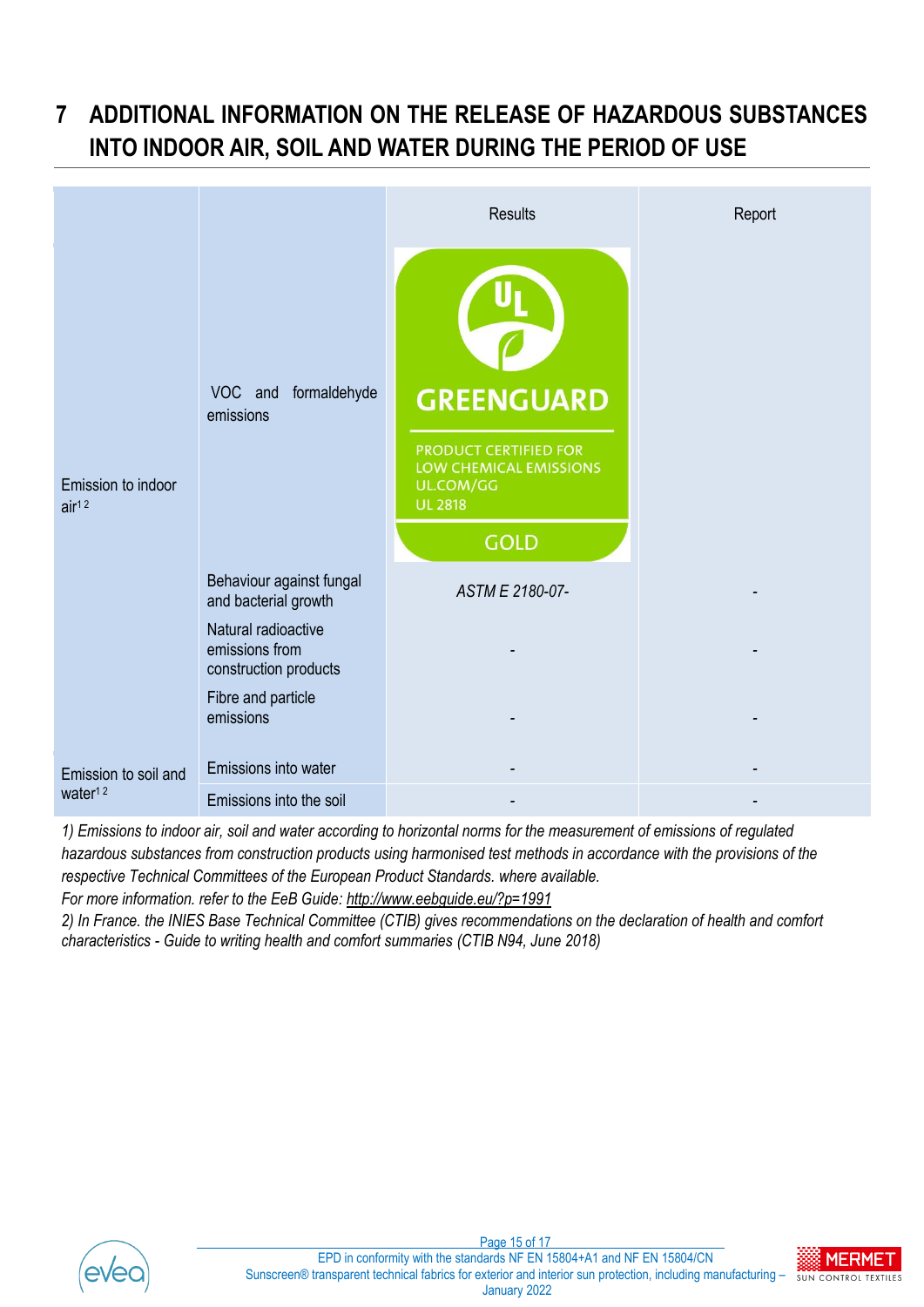### <span id="page-15-0"></span>**8 PRODUCT CONTRIBUTION TO THE QUALITY OF LIFE IN AN INDOOR ENVIRONMENT**

#### **Product characteristics contributing to the hygrothermic comfort of the building:**

The products contribute to the hygrothermic comfort in the building through their solar protection characteristics.

| <b>Product Range</b><br><b>EXTERNAL SCREEN CLASSIC</b> | Minimum Solar Factor Exterior<br>gtot glass D<br>ISO EN 52022-3 | % of solar heat<br>stopped | <b>Thermal Comfort Class</b><br>EN14501-2021 |
|--------------------------------------------------------|-----------------------------------------------------------------|----------------------------|----------------------------------------------|
| Natté 4503                                             | 0,04                                                            | 96%                        |                                              |
| Satiné 5501                                            | 0.02                                                            | 98%                        |                                              |
| Satiné 5500                                            | 0.035                                                           | 97%                        |                                              |

| <b>Product range</b><br><b>SCREEN THERMIC - SCREEN</b><br><b>DESIGN - SCREEN VISION</b> | Minimum Solar Factor Exterior<br>$g_{\text{tot}}$ glass D<br>ISO EN 52022-3 | % of solar heat<br>stopped | <b>Thermal Comfort Class</b><br>EN14501-2021 |
|-----------------------------------------------------------------------------------------|-----------------------------------------------------------------------------|----------------------------|----------------------------------------------|
| S <sub>2</sub> 1%                                                                       | 0,13                                                                        | 87%                        |                                              |
| S <sub>2</sub> 3%                                                                       | 0,14                                                                        | 86%                        |                                              |
| SV 1%                                                                                   | 0,13                                                                        | 87%                        |                                              |
| SV 3%                                                                                   | 0,13                                                                        | 87%                        |                                              |
| M-Screen 8505                                                                           | 0,14                                                                        | 86%                        |                                              |
| M-Screen 8503                                                                           | 0,125                                                                       | 88%                        |                                              |
| M-Screen 8501                                                                           | 0,13                                                                        | 87%                        |                                              |

Maximum classes according to EN ISO 14501-2021 depending on the color

Values measured in internal tests - controlled by the European Solar Shading Organization

| 0 very little effect / très peu d'effet |  |
|-----------------------------------------|--|
|                                         |  |

little effect / peu d'effet

moderate effect / effet moyen

3 good effect / bon effet

very good effect / très bon effet

The thermal factors for each product are available on the MERMET SAS website.

#### **Product characteristics contributing to the acoustic comfort of the building:**

The products contribute to the acoustic comfort in the building through their openness factors: the more the fabric is closed, the more efficient it is.

The test reports (standard ISO 354) are available on request from MERMET SAS for the following products: ACOUSTIS® 50, SV 1%, SV 3%, M-SCREEN 8501, and the S2 1%. For example, the sound absorption coefficient  $\alpha_w$  ranges from 0,1 to 0,7 depending on the assembly and the fabric.

#### **Product characteristics contributing to the visual comfort of the building:**

The products contribute to the visual comfort in the building through their solar protection characteristics, and the choice of the color.